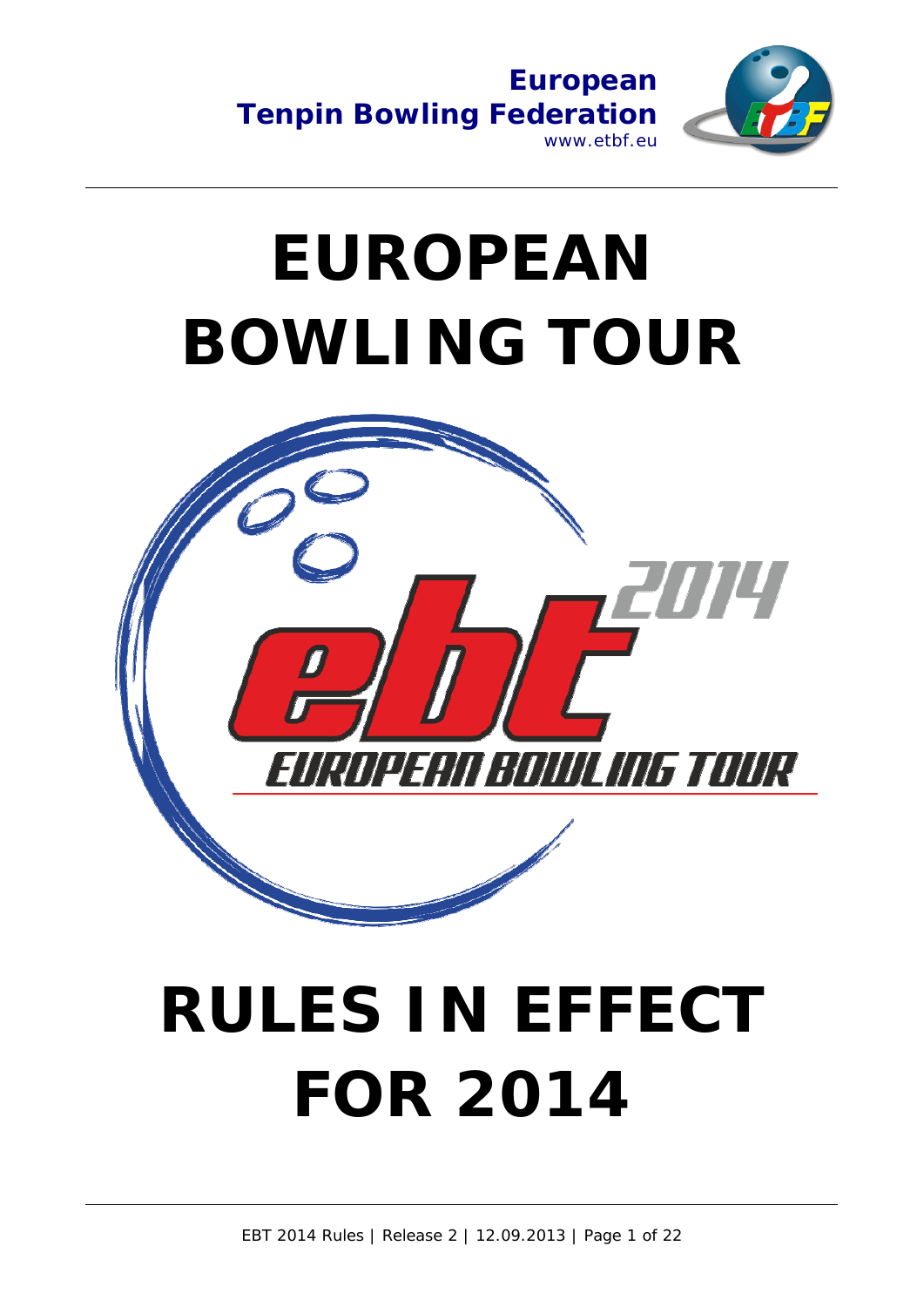



## **Rules Content**

| Chapter        | <b>Title</b>                           | Page |
|----------------|----------------------------------------|------|
| 1              | Delimitations                          | 3    |
| $\overline{2}$ | Tournaments in the tour                | 3    |
| 3              | Entry value                            | 4    |
| 4              | Categories                             | 4    |
| 5              | Selection                              | 5    |
| 6              | Fees                                   | 6    |
| 7              | Points                                 | 6    |
| 8              | Standings                              | 7    |
| 9              | Qualifications                         | 8    |
| 10             | <b>EBT Masters</b>                     | 8    |
| 11             | Rules and tournament presentations     | 9    |
| 12             | Tournament standings and results       | 10   |
| 13             | Guest and media services               | 11   |
| 14             | Tournament cancellations               | 12   |
| 15             | <b>Tournament dates</b>                | 12   |
| 16             | Women handicap                         | 13   |
| 17             | Booking policy                         | 13   |
| 18             | Qualification squads                   | 14   |
| 19             | Final stages                           | 15   |
| 20             | Lane assignments                       | 15   |
| 21             | Lane movements                         | 16   |
| 22             | Tie rules                              | 16   |
| 23             | Deciding the final tournament standing | 17   |
| 24             | Penalty points and numbers             | 17   |
| 25             | Re-racks                               | 18   |
| 26             | Machine break downs                    | 19   |
| 27             | Players pull outs                      | 19   |
| 28             | Improper behavior                      | 19   |
| 29             | Late cancellations by players          | 20   |
| 30             | Bowling balls                          | 21   |
| 31             | Appeal procedures                      | 22   |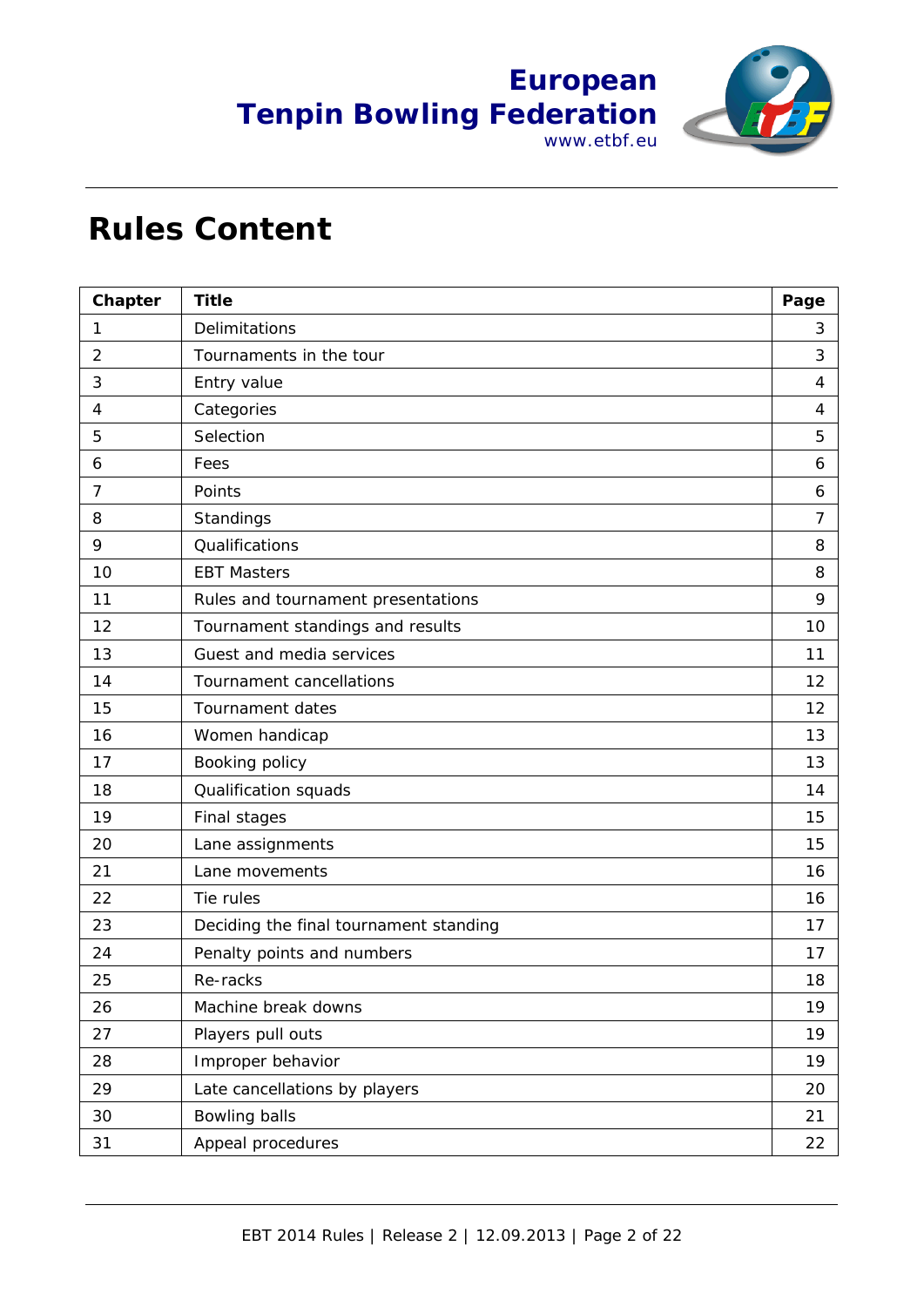

## **European Bowling Tour Rules 2014**

#### **1 Delimitations**

- 1.1 European Tenpin Bowling Federation (ETBF) organizes every calendar year a bowling tour, including a series of open bowling tournaments.
- 1.2 The name of the tour is the "European Bowling Tour" (EBT) followed by the year of the tour (in this case EBT 2014).
- 1.3 The EBT is owned, governed and administrated by the ETBF Presidium.
- 1.4 The EBT Rules are maintained by and can only be changed by the ETBF Presidium.
- 1.5 The composition of the EBT is decided exclusively by the ETBF Presidium.
- 1.6 The EBT is supervised by the EBT Director, who is a member of and appointed by the ETBF Presidium. For the EBT 2014 the EBT Director is Kim Thorsgaard Jensen, whom you can contact at ktj@etbf.eu.
- 1.7 The EBT is administered by an EBT Administrator, who is appointed by the ETBF Presidium. For the EBT 2014 the EBT Administrator is Christer Jonsson, whom you can contact at christer.jonsson@swebowl.se.

#### **2 Tournaments in the tour**

- 2.1 The EBT consists of tournaments owned by the tournament organisers.
- 2.2 Tournaments adopted in the EBT are in general known as EBT Tournaments.
- 2.3 EBT Tournaments are basically conducted in countries, which are falling under the jurisdiction of ETBF, but it is possible for the ETBF Presidium to adopt tournaments in the EBT, which are conducted in other zones.
- 2.4 EBT Tournaments are, without limitations, open to all players, who are a member of one of the WTBA member federations, unless the player is suspended by one of the member federations, by a zone, by WTBA or by FIQ.
- 2.5 EBT Tournaments must include at least one individual event, either conducted in separate divisions for women and men or conducted as a combined division for both genders.
- 2.6 Tournaments without individual events, tournaments where one or more places in the final stages of the tournament are based on positions in other tournaments, youth tournaments, regional championships, invitational tournaments, and tournaments with other limitations (age, geographical etc.) cannot be adopted in the EBT.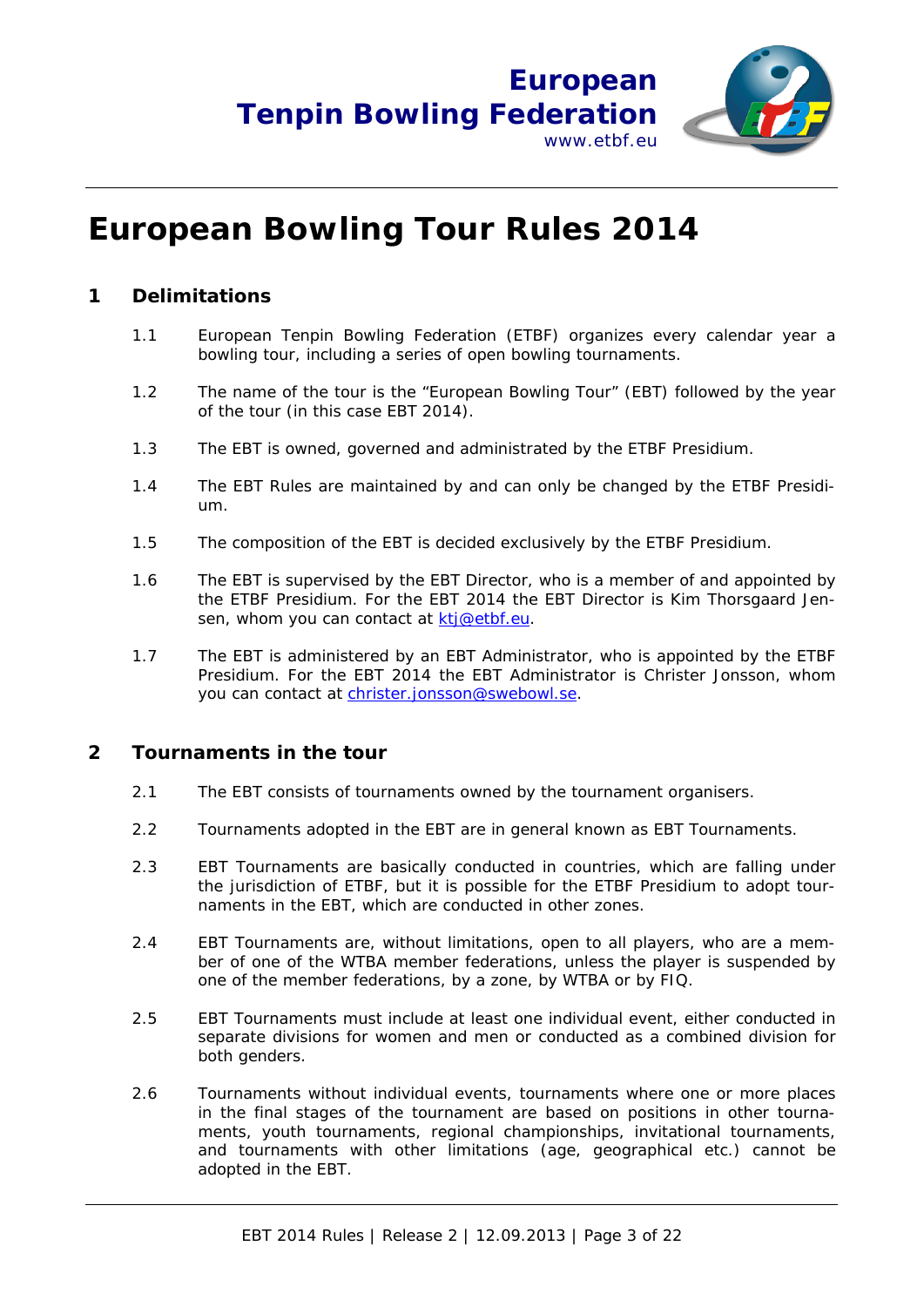

2.7 An EBT Tournament is recognized by its title or as EBT 2014 Stop XX.

#### **3 Definitions**

- 3.1 Entry value
	- a. The Entry value is a ratio used to evaluate the interrelation between the size of the prize fund and the entry fee.
	- b. The Entry value is calculated as EV=PF/EF, where
		- $EV =$  Entry Value
		- $PF = Prize$  Fund defined as all prize money allocated for individual players in the international part of the tournament
		- $EF =$  Maximum entry fee of the tournament
- 3.2 A prize fund is defined as all prize money allocated for individual players in the international part of the tournament.
- 3.3 A clash is defined as tournaments ending in the same weekend. A tournament, ending, when another tournament is beginning its first squads, is an overlap and not a clash.

#### **4 Categories**

- 4.1 There are four categories of EBT Tournaments with the following category names: EBT Satellite, EBT Silver, EBT Gold and EBT Platinum.
- 4.2 Definition of EBT Satellite Tournaments
	- a. The prize fund must be minimum  $\epsilon$  20.000
	- b. The entry value must be minimum 150
	- c. An EBT Satellite Tournament cannot clash with tournaments in any of the other categories
	- d. EBT Satellite Tournaments can clash with each other, but normally only if they are scheduled at a suitable geographical distance and in each case after careful and complete investigations carried out by the ETBF Tournament Committee and approved by the ETBF Presidium
- 4.3 Definition of EBT Silver Tournaments
	- a. The prize fund must be minimum  $\epsilon$  40.000
	- b. The entry value must be minimum 225
	- c. An EBT Silver Tournament cannot clash with any other EBT Tournament
- 4.4 Definition of EBT Gold Tournaments
	- a. The prize fund must be minimum  $\epsilon$  60.000
	- b. The entry value must be minimum 325
	- c. An EBT Gold Tournament cannot clash with any other EBT Tournament
- 4.5 Definition of EBT Platinum Tournaments
	- a. The prize fund must be minimum  $\epsilon$  100.000
	- b. The entry value must be minimum 500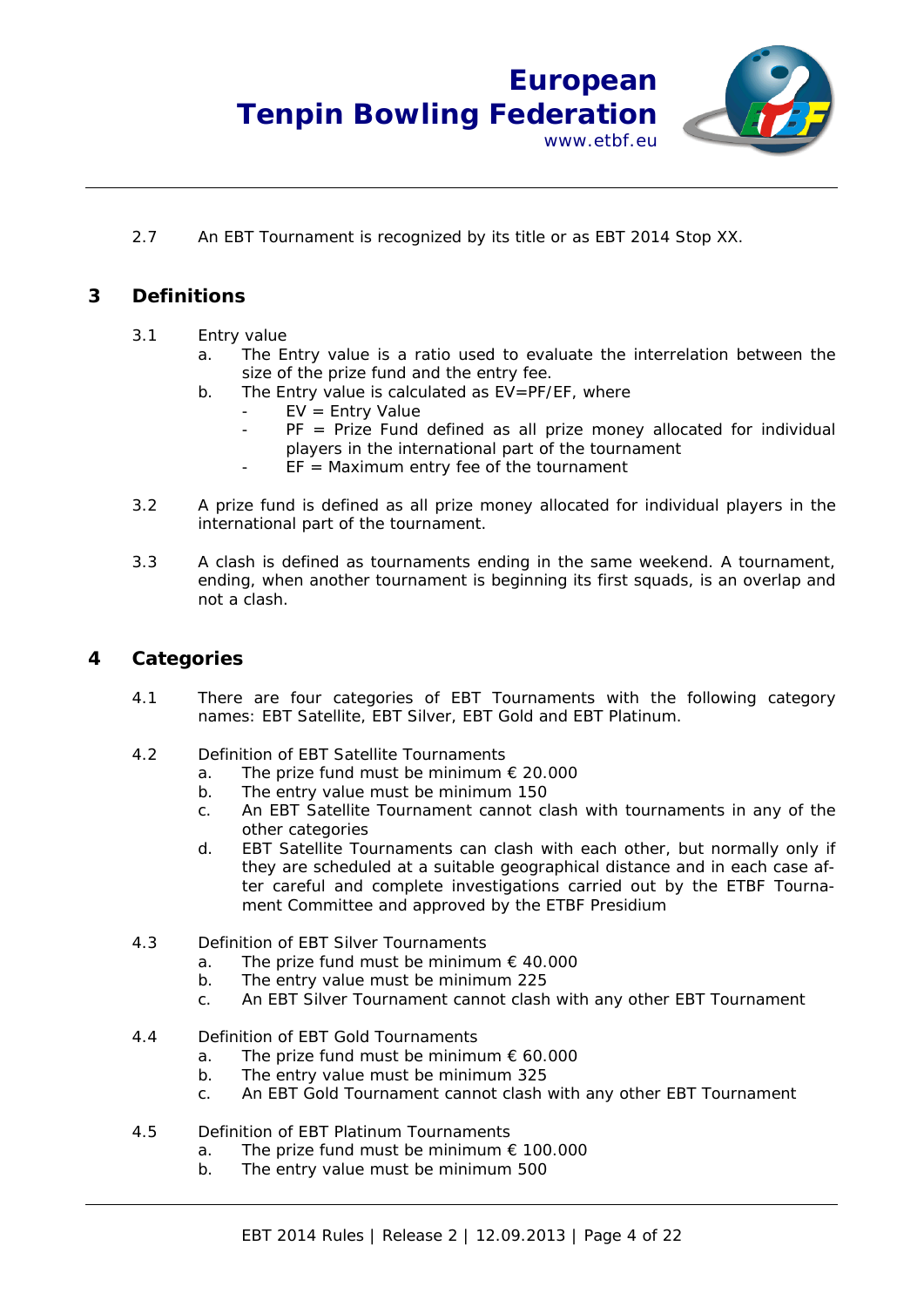

- c. An EBT Platinum Tournament cannot clash with any other EBT Tournament
- d. There must be at least 48 international prizes
- e. Within the minimum prize fund of  $\epsilon$  100.000, the lowest prize must be minimum € 600
- f. It is permitted to award prizes of less than  $\epsilon$  600, but such prizes can only be for positions with a number of 49 or higher and not within the main prize fund of the minimum € 100.000
- g. The ETBF Presidium might influence the prize list as a whole, with the purpose to ensure a balanced distribution from the first to the last prize
- h. The ETBF Presidium can demand the host tournament centre to achieve a status as an ETBF Certified Centre before the tournament is conducted.
- i. The ETBF presidium can demand that the lane maintenance partner of ETBF (if accepted by the host) or one of the ETBF Technical Delegates is doing the lane maintenance during the conduction of the tournament, in which case meals and refreshments in the centre, travel expenses and a hotel room throughout the whole duration of the tournament (plus a maximum of two days in both ends of the stay) are paid by the organizer
- j. The host of an EBT Platinum must pay the expenses related to the presence of an EBT Consultant during the tournament, which are meals and refreshments in the centre, travel expenses and a hotel room for a number of days agreed upon between the host and the EBT Consultant appointed for the tournament

#### **5 Selection**

- 5.1 EBT Tournaments are in general applied for by an ETBF member federation, and not by a tournament organiser.
- 5.2 On special occasions the ETBF Presidium may adopt a tournament by the choice of the ETBF Presidium only.
- 5.3 Only tournaments approved by the national federation, the zone and WTBA can be adopted in the EBT.
- 5.4 The tournaments in the EBT will be selected once a year based on an invitation to federations and organizers of EBT Tournaments in the foregoing tour, followed by applications from organizers and finally followed by a selection process based on the applications and possible further evaluations or investigations.
- 5.5 Regardless if all areas of an application from a tournament, not adopted in the previous year's EBT, are meeting all criteria for adoption in the tour, it is the right of the ETBF Presidium to reject the adoption of the tournament for reasons such as:
	- a. The ETBF Presidium estimates the total number of tournaments to be too high
	- b. The tournament is fitting badly in the year schedule
	- c. The communication with the tournament organizer is very difficult etc.
- 5.6 Failure to follow rules or to provide up-to-date results and media services might lead to a refusal of adopting a tournament in coming tours.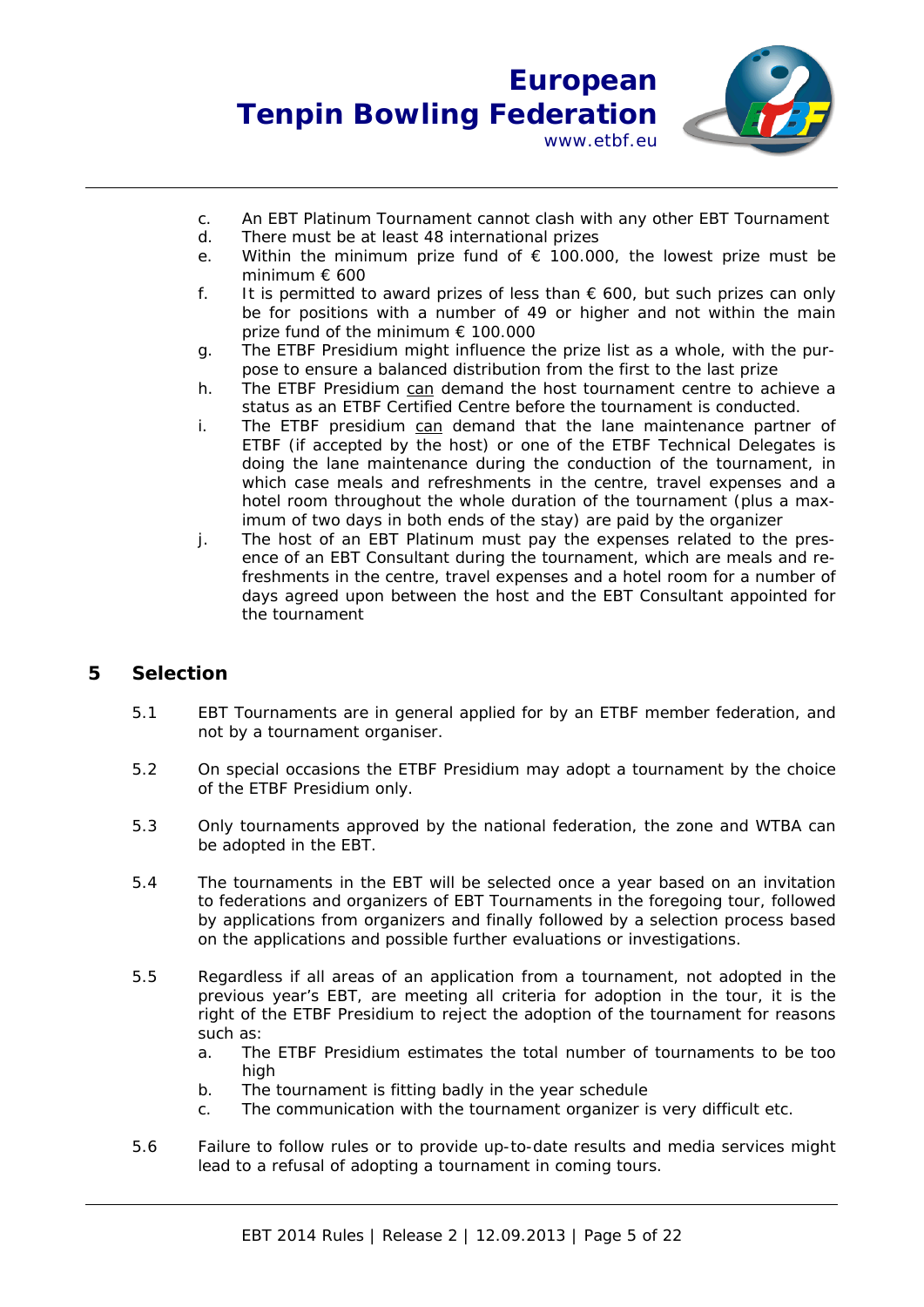

#### **6 Fees**

- 6.1 The fee for an EBT Satellite Tournament is  $€ 1.500$ .
- 6.2 The fee for an EBT Silver Tournament is  $\epsilon$  2.500.
- 6.3 The fee for an FBT Gold Tournament is  $\epsilon$  4.000.
- 6.4 The fee for an EBT Platinum Tournament is  $€ 5.000$ .
- 6.5 Latest at the moment, when an organizer is submitting an application for adoption in the tour, it is the obligation of the organizer to transfer the relevant EBT fee to the account of ETBF. The application is not valid until the full amount has been received by ETBF. If an application for adoption in the tour is rejected, 90% of the full EBT fee will be reimbursed*.*
- 6.6 EBT fees will, in principle, by decisions of the ETBF Presidium, be used for EBT and EBT related purposes.

#### **7 Points**

- 7.1 In each EBT Tournament, points will be awarded to both women and men.
- 7.2 If there is a combined division, women and men will be awarded points in relation to their final position relative to the other players of the same gender.
- 7.3 The method of points to be awarded and tie rules covering all tie situations shall be published in the application of each tournament.
- 7.4 Points in Satellite Tournaments will be awarded to the top 50 of each gender according to the presented list in 7.8.
- 7.5 Points in EBT Silver Tournaments will be awarded to the top 50 of each gender according to the presented list in 7.8 times two.
- 7.6 Points in EBT Gold Tournaments will be awarded to the top 50 of each gender according to the presented list in 7.8 times three.
- 7.7 Points in EBT Platinum Tournaments will be awarded to the top 50 of each gender according to the presented list in 7.8 times five.
- 7.8 Points table

| 50 points |
|-----------|
| 40 points |
| 35 points |
| 30 points |
| 25 points |
| 24 points |
|           |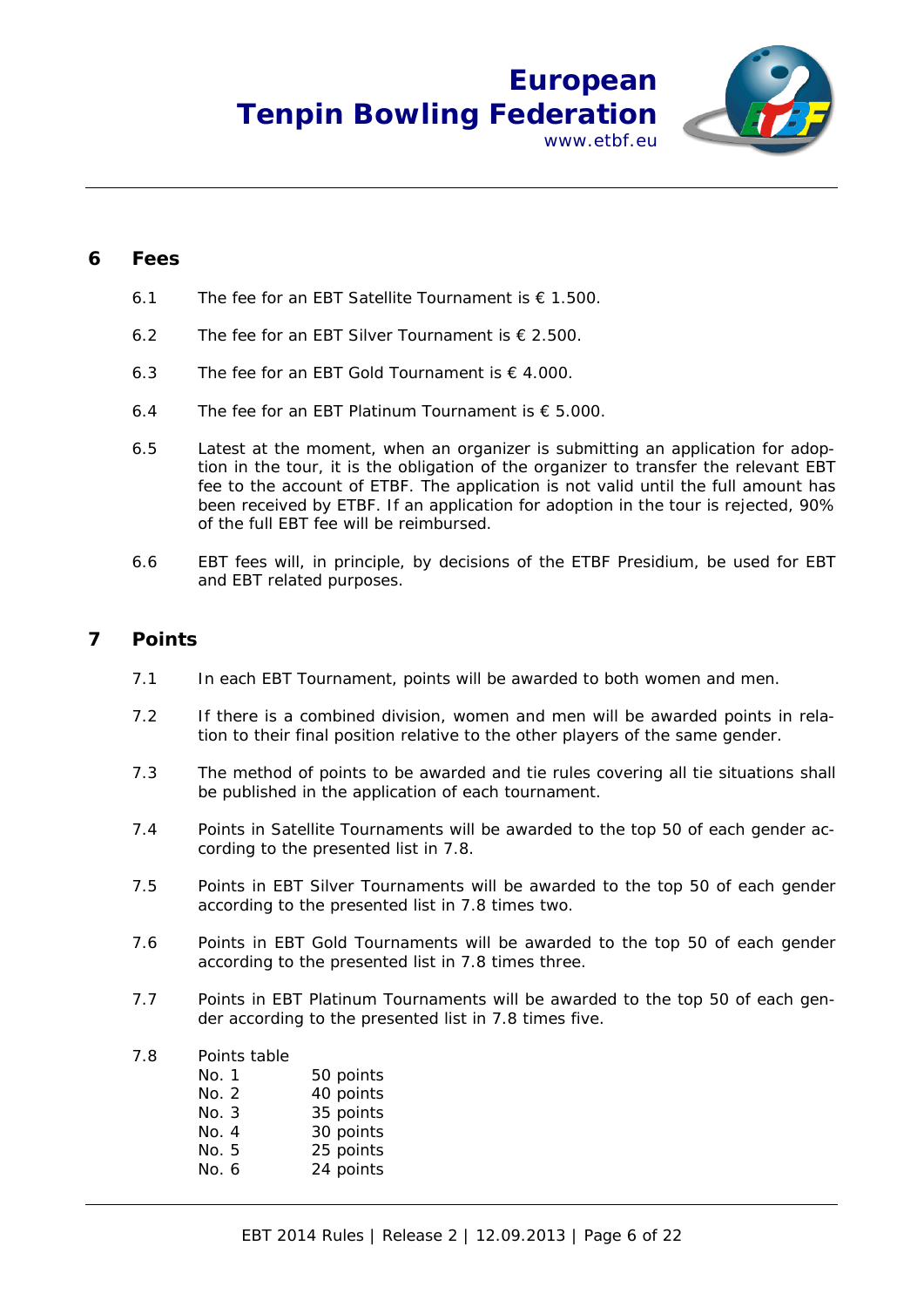**European**

www.etbf.eu

| 23 points |
|-----------|
| 22 points |
| 21 points |
| 20 points |
| 15 points |
| 14 points |
| 13 points |
| 12 points |
| 11 points |
| 8 points  |
| 6 points  |
| 4 points  |
| 3 points  |
| 2 points  |
| 1 point   |
|           |

### **8 Standings**

8.1 On the day of the completion of a tournament, the organiser shall submit the women's top 50 and the men's top 50 to the EBT Administrator.

**Tenpin Bowling Federation**

- 8.2 Forms to be filled in by the tournament organiser will be sent in due time to the organiser by the EBT Administrator.
- 8.3 Based on the filled in forms, the EBT Administrator will update the women standing and the men standing.
- 8.4 The standings will be published on the ETBF Website.
- 8.5 If a tie needs to be broken for any deciding position, the player in the highest position is the one with the highest number of maximum points awarded in all tournaments, then the player with the highest number of second highest maximum points awarded in all tournaments etc.

#### **9 Qualifications**

- 9.1 The primary final of an EBT is the EBT Masters, which will be conducted in the year following the conclusion of an EBT.
- 9.2 Participants in the EBT Masters are the top 12 women and the top 12 men of the standings after the last EBT tournament of the previous year has been played.
- 9.3 In cases of withdrawals from the EBT Masters, replacements will be made by inviting players on position 13 and following positions of the end standings of the last EBT.
- 9.4 The EBT might count for qualification and/or seeding in other tournaments than the EBT Masters. Rules for other qualifications and/or seeding will be announced separately in each case.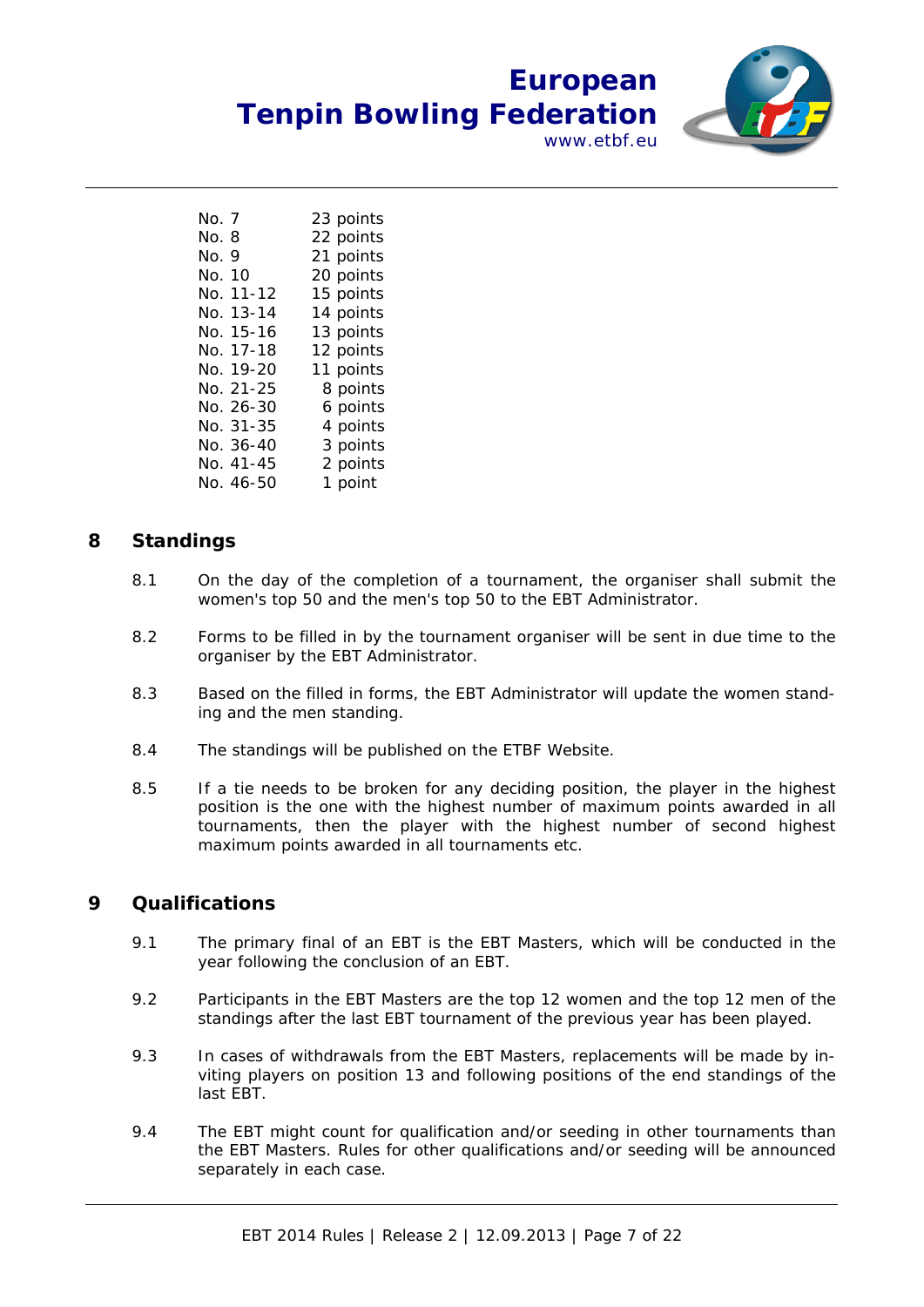## **European Tenpin Bowling Federation**



#### **10 EBT Masters**

- 10.1 The EBT Masters is the final of an EBT. It will preferably be conducted in the period February - July.
- 10.2 The host of an EBT Masters can be a federation, a tour stop organizer or a company, providing a bowling centre of at least 14 lanes is available.
- 10.3 The minimum mandatory obligations for an organizer of the EBT Masters are:
	- a. Transportation for all participants between the airport and the hotel at arrival and departure

www.ethf.eu

- b. Shuttle service hotel-bowling centre-hotel during the tournament
- c. Normal administration of the tournament
- 10.4 The EBT Masters consists of two divisions, one for women and one for men, with 12 players in each division.
- 10.5 The EBT Masters will for each division be played as follows:
	- a. There will be two blocks of six games, in total 12 games qualification
	- b. Each block will be played over 6 or 12 lanes
	- c. The second block will be played over different lanes than the first block
	- d. Top 3 by the conclusion of the 12 games qualification will play two stepladder matches over one game; no. 3 vs. no. 2 in the first match and the winner vs. no. 1 in the second match
- 10.6 Ties will be broken as follows:
	- a. In case of a tie for position 4-12 in the qualification, the highest positioned player will be the player with the highest last game, then the player with the highest second last game etc.
	- b. In case of a tie for position 1-3 in the qualification, a  $9<sup>th</sup>$  and 10<sup>th</sup> frame roll off will be played, repeated until the tie is broken
	- c. In case of a tie in the stepladder final, a one ball roll off on a full set of pins will be played, repeated until the tie is broken
- 10.7 The minimum guaranteed total prize money, which will be shared equally between the two divisions, will for each EBT Masters be decided upon by the ETBF Presidium.
- 10.8 In addition to the minimum guaranteed prize money, it is an option for the EBT Masters organizer to offer additional prize money, which will be added to the total prize money.

#### **11 Rules and tournament presentations**

- 11.1 EBT Tournaments are governed by the following rules:
	- a. Tournament information presented in the ETBF Tournament Calendar
	- b. The rules of the tournament
	- c. The EBT Rules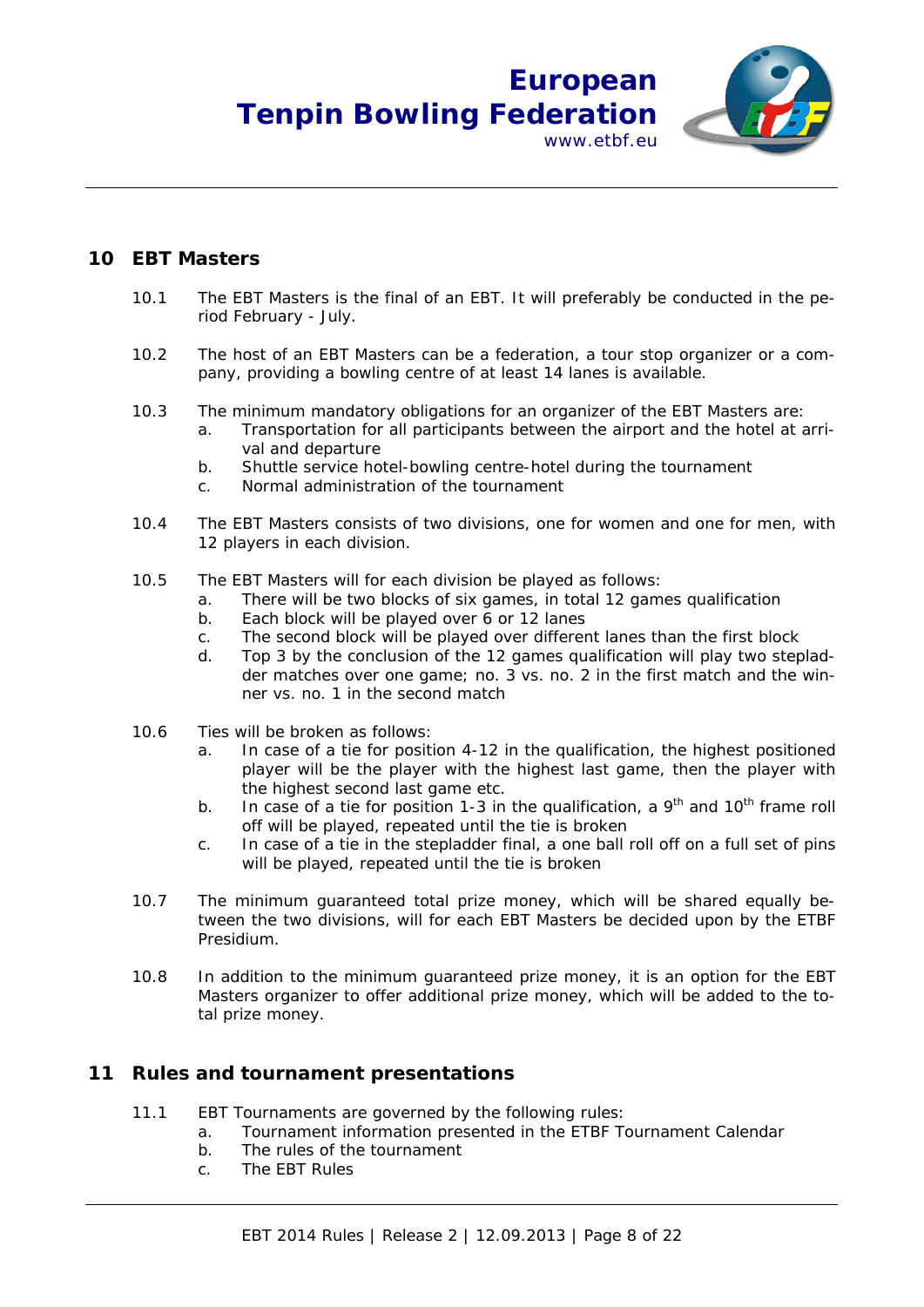



- d. The ETBF Constitution
- e. The WTBA Playing Rules
- 11.2 Organizers of EBT Tournaments are allowed to publish tournament rules and other tournament information at tournament websites, posters, flyers and other similar media.
- 11.3 According to the ETBF Constitution, it is not allowed to publish any information about a tournament before the tournament is approved by ETBF.
- 11.4 In cases where there is a difference between tournament information published by the organizer and tournament information presented in the ETBF Tournament Calendar, the information presented in the ETBF Tournament Calendar is prevailing.
- 11.5 Any EBT tournament must open for their entry registration, latest four months before the first day of the tournament. If an organizer fails to meet this requirement, the tournament may, after a warning, be removed from the EBT, but the EBT fee must still be paid, i.e. the fee will not be reimbursed if already paid.
- 11.6 Organizers of EBT Tournaments are entitled to present a maximum of two posters and some tournament flyers at the sites of other EBT Tournaments.
- 11.7 The prize fund for each of the EBT Tournaments is decided by the respective tournament organizer, as presented at the moment when the tour is published. For EBT Platinum Tournaments, the prize list will be evaluated by and needs full approval from the ETBF Presidium (see 4.4.g).
- 11.8 It is permissible to increase the total prize fund after a tour composition has been published, as long as it is coordinated with ETBF Presidium and reflected in the ETBF Tournament Calendar.
- 11.9 If an organizer lowers the prize fond, allocated for individual players in the international part of the tournament, after a tour composition has been published, the following will be in effect.
	- a) The organizer is obliged to pay ETBF 20% of the difference between the changed prize fund and the prize fund listed when the tour was published
	- b) If the registration for the tournament has opened, article 8.6.5 of the ETBF Constitution, concerning changed prize funds and compensations, will apply.
- 11.10 If any national tax rule will or might influence the size of prizes to be paid to one or more players taking part, it is the obligation of the organizer to publish these rules at the ETBF Website. For tournaments, where no national tax rules are published at the ETBF Website, it is mandatory for the organizer to pay the prizes 1:1 as listed. In case of taxation, it is the obligation of the organizer to provide each affected prize winner with a copy of the filled in tax form, if such form is included in the taxation process, or provide another kind of documentation for the tax paid, if so requested by the prize winner.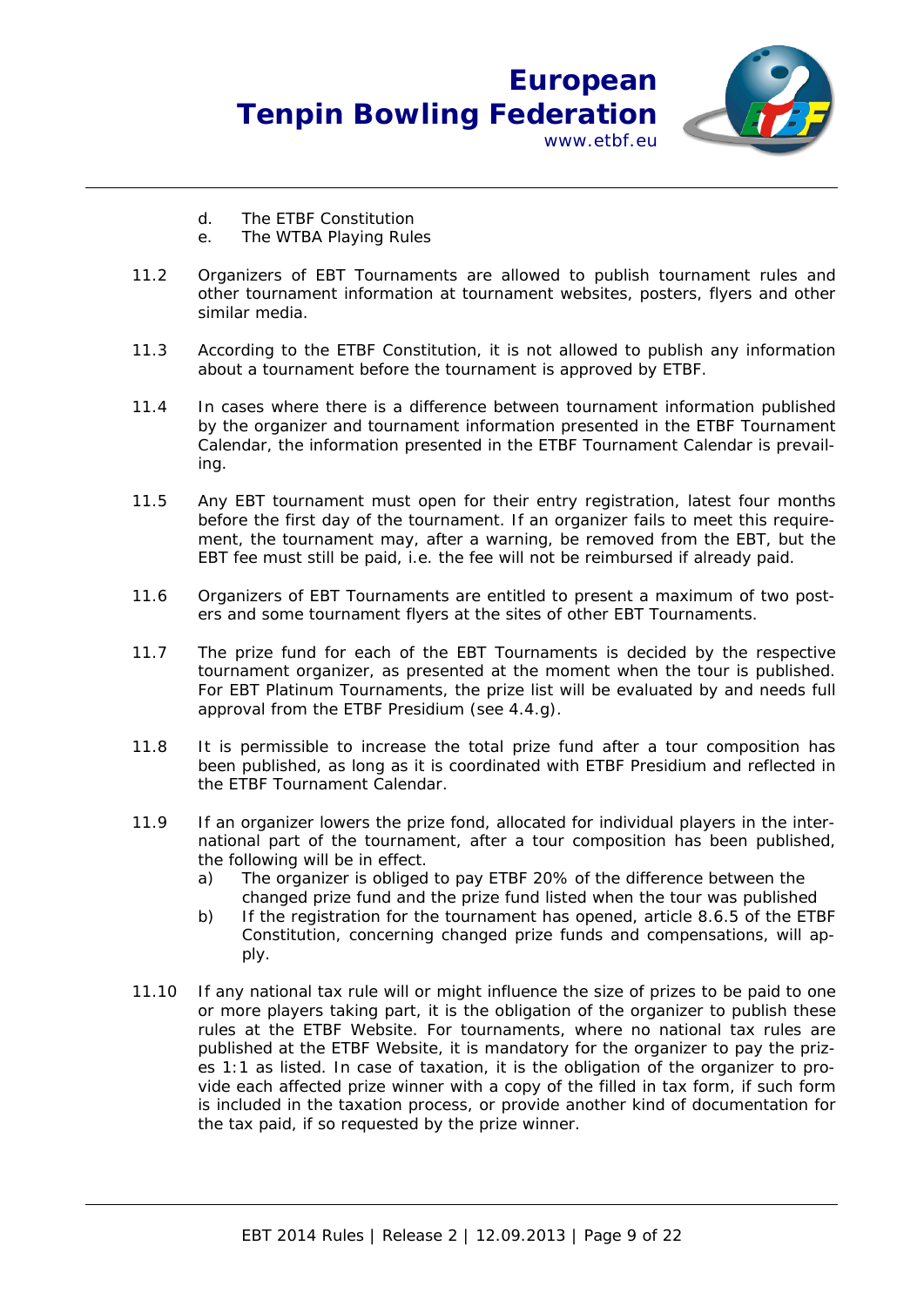

#### **12 Tournament standings and results**

- 12.1 Standings must be presented for the following result categories:
	- a. Squad standings
	- b. Qualification standing
	- c. Desperado standing
	- d. List of qualified players for the final
	- e. Each final step
	- f. Final tournament ranking including all entered players
	- g. Top 50 of the women's ranking
	- h. Top 50 of the men's ranking
- 12.2 For each of the result categories (12.1 a, b, c and e) the following must be presented
	- a. Position number
	- b. Full name of the player
	- c. The club of the player
	- d. The country of the player
	- e. Each game score
	- f. A total of the game scores (not for head to head matches)
	- g. The handicap
	- h. A total of the game scores including the handicap (not for head to head matches)
- 12.3 For each of the result categories (12.1 d, f, g and h) the following must be presented
	- a. Position number
	- b. Full name of the player
	- c. The club of the player
	- d. The country of the player
	- e. Ranking points (only for 12.1 g and h)
- 12.4 The text in all result presentations must be presented as a combination of capital letters and lower-case letters. To use lower-case letters or capital letters only is not permitted. Names are presented in the order first name, middle name and last name.
- 12.5 Each of the result categories must as a minimum be presented at a board in the centre and at the tournament website. In addition other media as wide screens or extra monitors should be considered.
- 12.6 The pages from all result categories must be combined in one PDF file, which is forming the final and official list of results from the tournament. This list must also be available at the tournament website.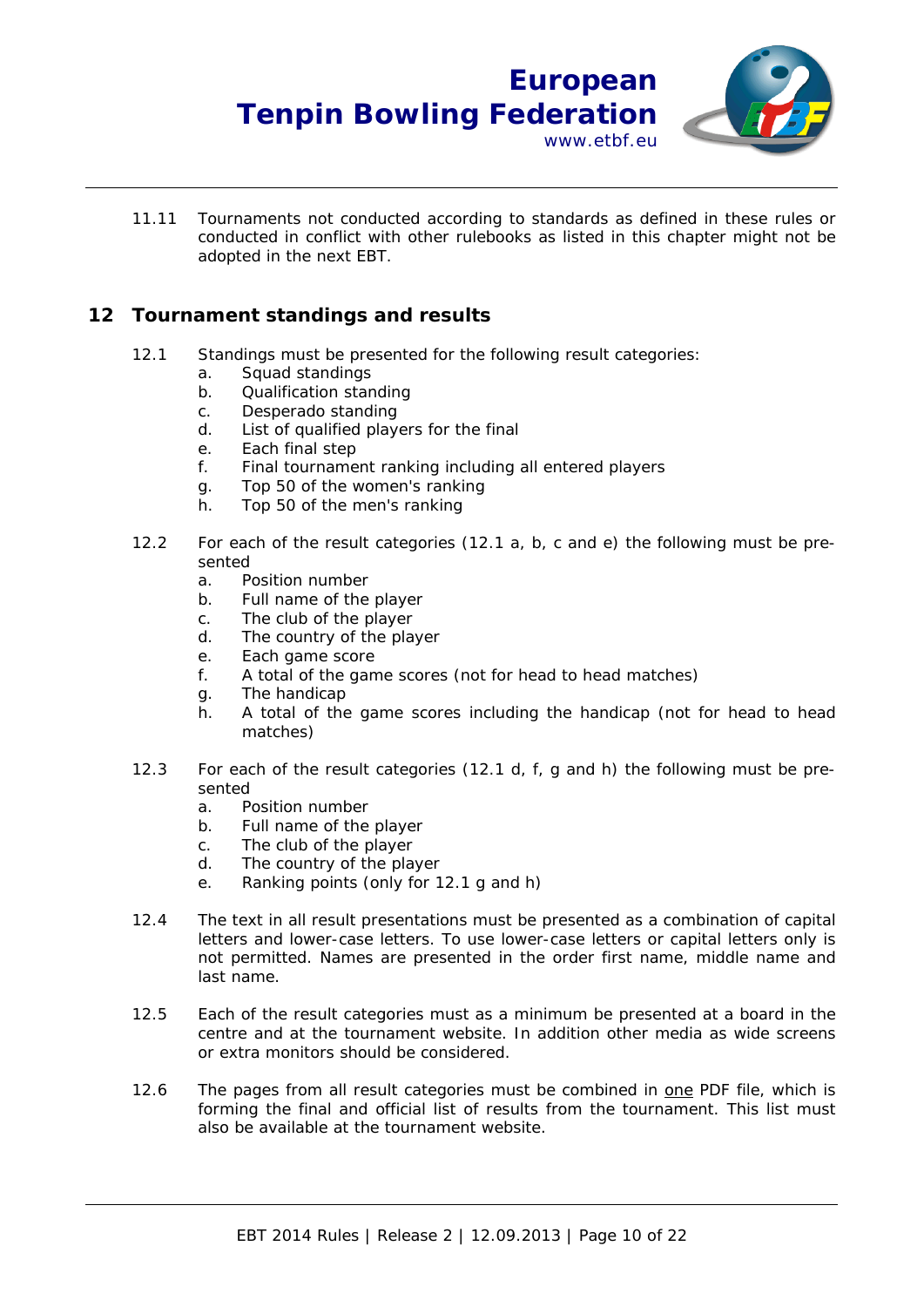- 12.7 Standings and results must be available in the centre and on the tournament website not more than half an hour after the conclusion of a squad or a final step.
- 12.8 In cases where the score system provides a result export facility, it should be considered to establish an import to the tournament result software, with the purpose to reduce as much as possible the time gap between a completed squad/stage and the presentation of the results.

#### **13 Guest and media services**

- 13.1 Guests can for instance be media representatives, ETBF representatives, external lane maintenance staff and sponsor representatives.
- 13.2 If possible a separate room for guests should be available. If no separate room is available then at least a dedicated and shielded area of the centre must be provided.
- 13.3 Sufficient space, a dedicated table and a chair for each guest present must be available.
- 13.4 A fast Internet connection (preferably wireless) must be available for guests as specified in 13.1.
- 13.5 It is recommendable to consider free refreshments for guests and other similar conditions, as long as sponsorship and resources to provide such facilities are available.

#### **14 Tournament cancellations**

- 14.1 If a tournament is cancelled, after its adoption in the EBT and after the composition of a tour has been published, the organizer is still obliged to pay the EBT fee equivalent to the category of the tournament. An already paid EBT fee will not be reimbursed.
- 14.2 If the registration for the tournament has opened, article 8.6.5 of the ETBF Constitution, concerning cancellations and compensations, will apply.

#### **15 Tournament dates**

- 15.1 An EBT Tournament must end minimum two days prior to the first day of the World Championships, the World Women Championships, the World Men Championships, the European Women Championships or the European Men Championships.
- 15.2 Any change in the duration or period of an EBT Tournament must be approved by the EBT Director.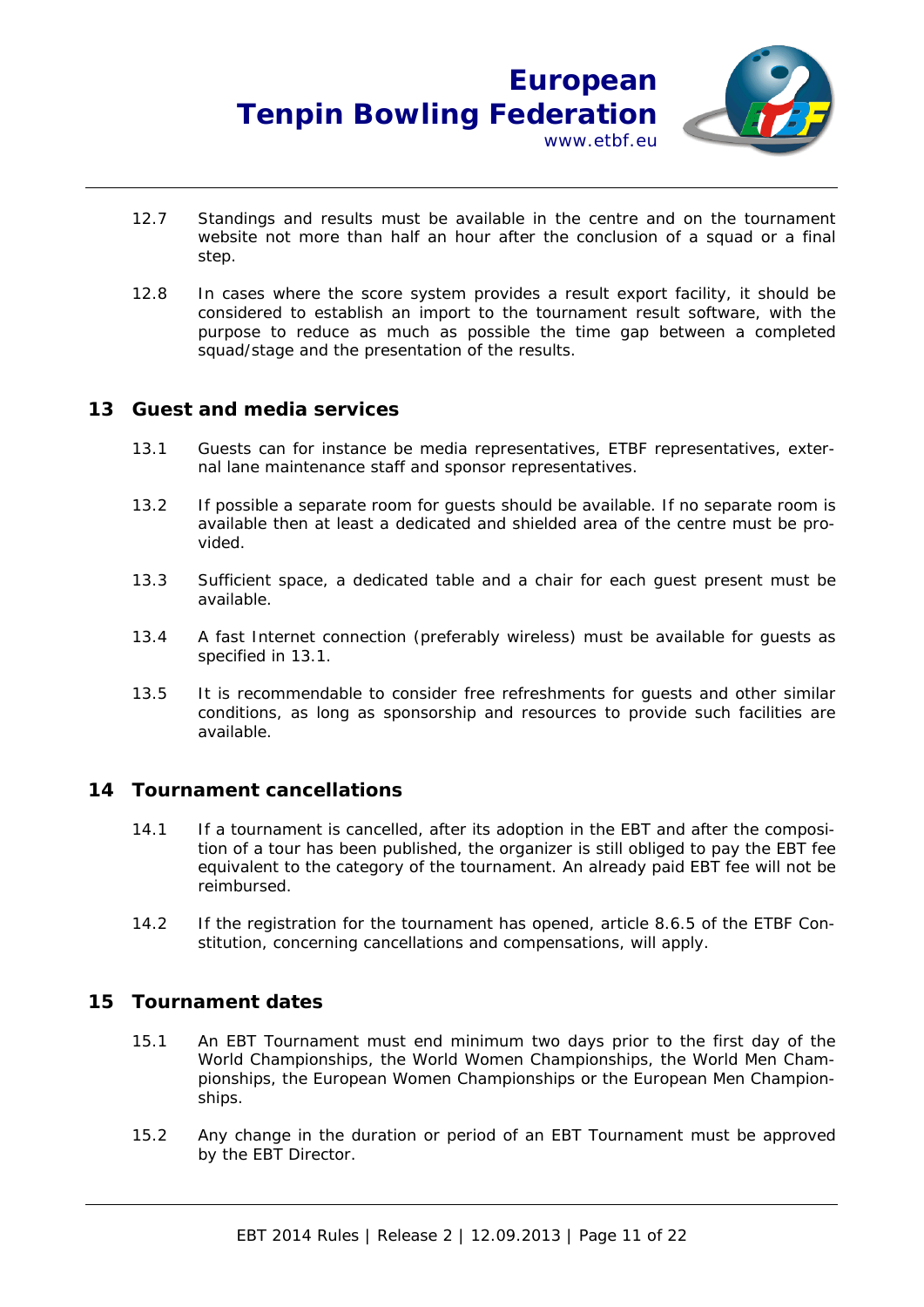

15.3 If the period of a tournament is changed, other than adding days to the beginning of the tournament, and if the registration for the tournament has opened, article 8.6.5 of the ETBF Constitution, concerning changes in tournament periods and compensations, will apply.

#### **16 Women handicap**

- 16.1 In case of a mixed women and men division, women will be awarded 8 pins per game handicap in all whole games played in the tournament.
- 16.2 A handicap is counted as a pin fall.
- 16.3 No handicap will be awarded in roll-off shots and roll-off frames.
- 16.4 When a handicap of 8 pins is added to a scratch game score, the maximum scratch score of the game is 292; i.e. a game score higher than 292 will be reduced to 292.

#### **17 Booking policy**

- 17.1 The total number of possible bookings per player in a tournament is in principle unlimited, but each organizer is allowed to define a limitation on the total number of bookings per player, if agreed upon with the EBT Director.
- 17.2 In the period before the tournament, each player is allowed to pre-order a maximum of three bookings, one primary entry and two re-entries. Maximum two of the pre-ordered bookings can be placed on the last two qualification days in the tournament.
- 17.3 Each organizer is entitled to specify a maximum number of bookings, a player can make during a tournament; regardless what the bookings are for: squad lists, waiting lists or priority lists.
- 17.4 Before as well as during the tournament, players are signed up for squads by using the first-come-first-served method.
- 17.5 A player can always, without consequences, cancel a re-entry during a tournament.
- 17.6 It is the obligation of the organizer to publish a deadline, which can be maximum 30 minutes before a scheduled squad time, before which any player booked for the squad must register and pay the entry fee. If a player fails to meet this requirement, the player's booking may be removed.
- 17.7 For tournaments with various sizes of team events added to their singles event(s), it is possible to open for entries where a player is listed in more than 3 teams, as long as the player him/her selves does not pre-order more than 3 squads. This extended entry possibility must, if introduced by the organizer, not begin before at the earliest the first day of the penalty period (see. 28.2a).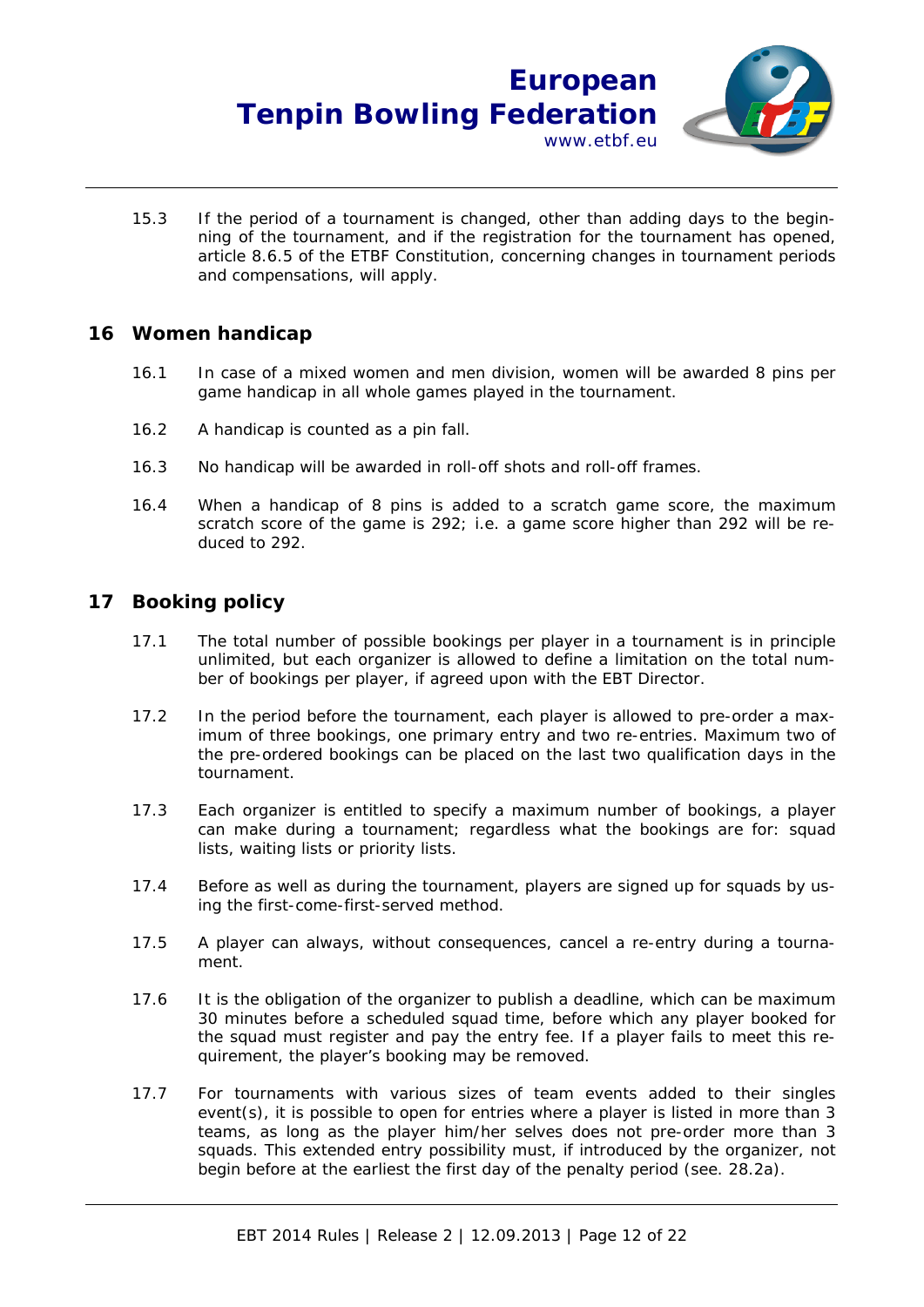

- 17.8 In general all bookings must have the name of the individual players specified. However, if the organizer has the full confidence that all booked squads will be used, then bookings (often in groups) from a federation, club or individual may be permitted. In such cases it is recommended that a deadline be specified for submitting the names of the players. Such deadline should be set to minimum of one month prior to the first day of the tournament.
- 17.9 A player cannot, regardless the moment of cancellation, cancel a booking on behalf of another player, i.e. a player must cancel any booking in person.
- 17.10 A player cannot forward pre-ordered bookings to another player, since a player not coming is a player cancelling. Any player, not previously booked for squads in a tournament, must be considered as a new player and will be positioned as the last signed up player in booked squads. The only exception from this rule is in cases, where an organizer has accepted a group booking from a national team and the national team exchanges a player.

#### **18 Qualification squads**

- 18.1 A limited number of qualification squads might be open only for a dedicated group of players, such as youth players or senior players, but in general qualification squads are open to all eligible players, who want to participate in the tournament.
- 18.2 The number of games in qualification squads is minimum 6; however, if the number of lanes in the centre ensures capacity for a sufficient number of players to participate in the tournament the number of games in qualification squads might be 8.
- 18.3 The playing time in 6 games qualification squads must be scheduled as follows:
	- a. 2,0 hours for 2 players per pair of lanes
	- b. 2,5 hours for 3 players per pair of lanes
	- c. 3,0 hours for 4 players per pair of lanes
	- d. 4,0 hours for 5 players per pair of lanes (not in qualification squads)
	- e. 4,5 hours for 6 players per pair of lanes (not in qualification squads)
- 18.4 The playing time in 8 games qualification squads must be scheduled as follows: a. 3,0 hours for 2 players per pair of lanes
	- b. 3,5 hours for 3 players per pair of lanes
	- c. 4,0 hours for 4 players per pair of lanes
	-
	- d. 5,0 hours for 5 players per pair of lanes (not in qualification squads)
	- e. 5,5 hours for 6 players per pair of lanes (not in qualification squads)
- 18.5 The lanes must be stripped and re-dressed before each qualification squad.
- 18.6 The dressing time for qualification squads will normally be scheduled as one hour, but in certain situations, such as a limited number of lanes available or more than one dressing machine available, a different time for dressing might be permitted.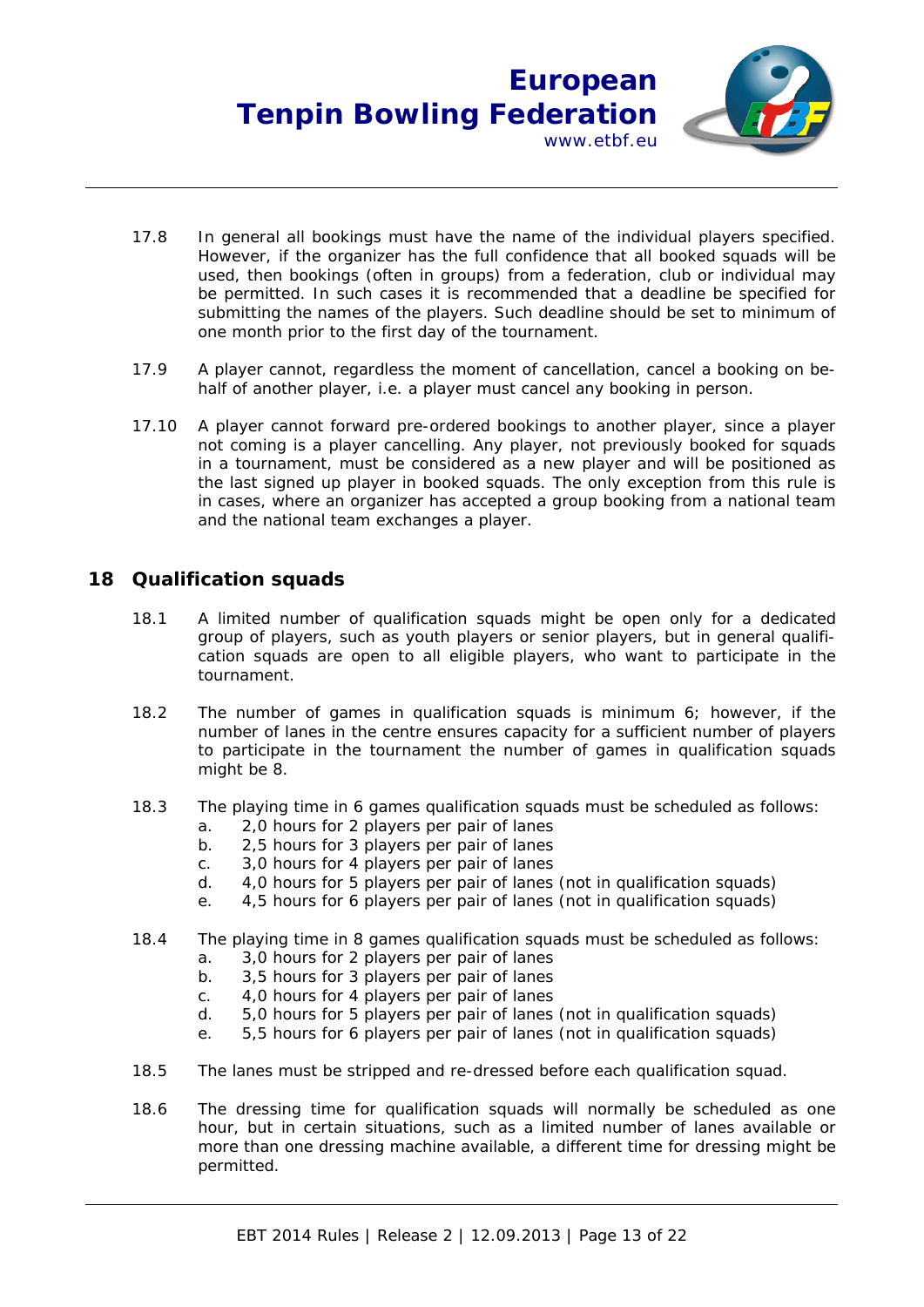

- 18.7 Irrespectively of the number of players per pair of lanes in a qualification or a desperado squad, the practice time is 10 minutes.
- 18.8 For all stages of the tournament, referees must be available, at least one for each 8 lanes. The referees must be positioned in such a way, that they have a good overview of the lanes and are clearly visible to the players.
- 18.9 For all stages of the tournament, only players, tournament officials and relevant centre staff members may be present in the player's area, which means that no coaching in the player's area may take place. It is the obligation of the organizer, if not physically obvious, to ensure that the player's area is properly marked out.
- 18.10 During the final steps of the tournament open bowling is not permitted in the centre. It is also strongly recommended not to have open bowling during the qualification squads. Open bowling and/or other normal daily activities in the centre are permitted outside the periods of qualification squads and final steps.

#### **19 Final stages**

- 19.1 The number of players and the number of games to be played in each final stage are defined by the organizer, but the number of players to qualify can never be less than 32 and must in each case be approved by the ETBF Presidium.
- 19.2 The practice time prior to any final stage, except matches in a stepladder final, is 10 minutes, unless a variation is specified in the Tournament Application and approved by the EBT Director.
- 19.3 The practice time in stepladder finals will be as follows:
	- a. All players in the final can practise 10 minutes at the lane pair in use
	- b. Players, who will play in later matches, can continue their practise an another lane pair, dedicated by the Tournament Management
	- c. Before each match, both players can practise additionally two minutes at the lane pair in use
- 19.4 The lanes must be stripped and re-dressed a reasonable number of times in between stages in the final, basically depending on the number of games played on each lane in a stage and the format.

#### **20 Lane assignments**

- 20.1 In due time before a squad or a final stage, the players must be assigned to their starting lane by a manual or computerized draw witnessed by a neutral person or notary public. The starting lane must be printed on a score sheet or similar document. The starting lane is relative and may be changed (see 20.2).
- 20.2 In case of absent players or cancelled re-entries after the draw has been made, it is the right of the organizer to move players, normally from lanes with high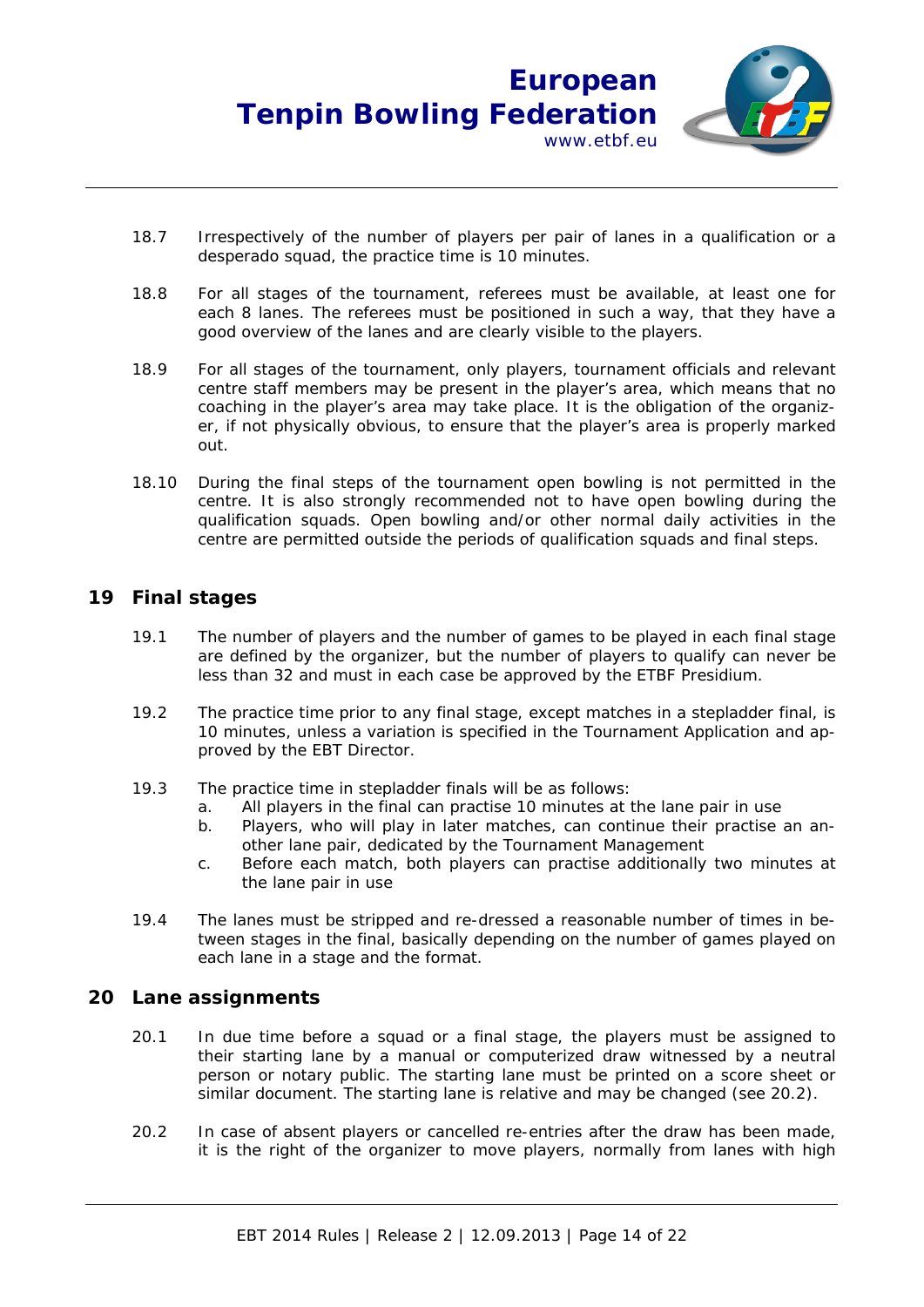

numbers, to other lanes with free lane positions to limit the number of pacers needed.

- 20.3 In cases where a player is signing up for a squad after the draw has been made, the player will be assigned to the first free lane position in the squad.
- 20.4 The number of players per pair of lanes may vary from one to another squad. However, within the same squad no variations are permitted.
- 20.5 When needed, pacers must be used to ensure the same number of players per pair of lanes in a squad.
- 20.6 The number of players per pair of lanes must never be higher than 4 in qualification squads.

#### **21 Lane movements**

- 21.1 With the exception of head to head matches, players have to change lanes after each game.
- 21.2 If the score system provides the possibility, then players positioned at the left lanes move left and players positioned at the right lane move right.
- 21.3 The players should be moved over as big a part of the centre as possible by skipping pairs (one or more) in the movement.
- 21.4 Players, who have already played on a pair of lanes, can in principle not return to the same pair of lanes in the same squad, with the exception as specified in 21.5.
- 21.5 A squad or final stage must be kept within a specific part of the centre. In squads, where the number of lane pairs in use is lower than the number of games to be played, the players can return to the same pair of lanes later in the squad.

#### **22 Tie rules**

- 22.1 Squads and final stages, except head to head matches, where a total of a multiple number of games is counting
	- a. In case of a tie the highest positioned will be the player/team with the highest last game score
	- b. If a tie still exist the highest positioned will be the player/team with the highest second last game score etc
	- c. In case of a non broken tie, then the procedure is continued by comparing games from the previous stage in the tournament
- 22.2 In case of a tie in the desperado squad, the highest positioned player will be the player with the highest position after the qualification.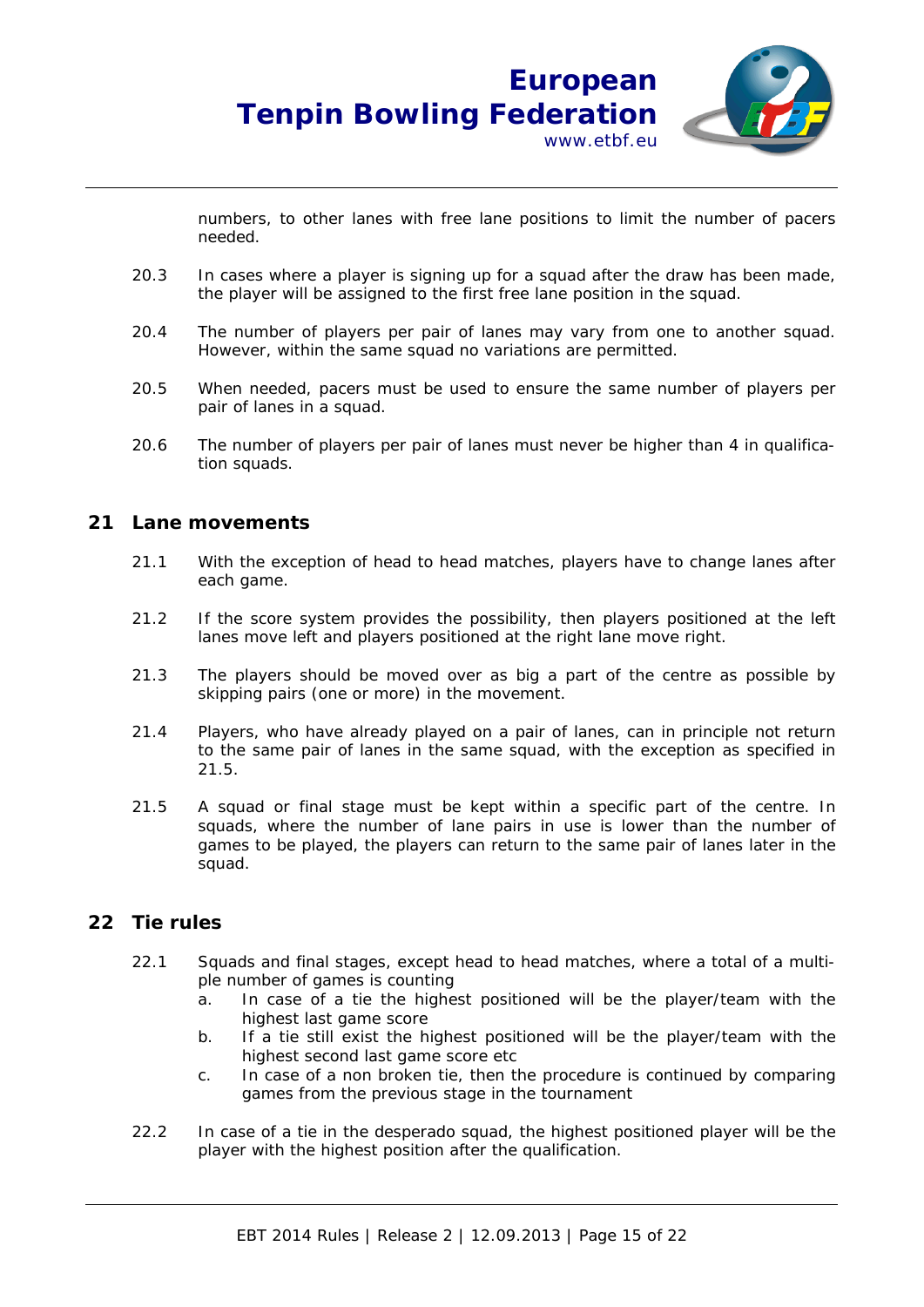

- 22.3 Head to head matches
	- a. The final result of a head to head match can be based either on number of games won, or on the total pin fall of multiple games. In case of a tie in a game when the number of games won count, or a tie in a match when total pin fall counts, a one ball roll off on a full set of pins will be played, repeated until the tie is broken
	- b. When a game is played on a pair of lanes, the players will, for the first roll off delivery, be positioned on the lanes where they ended the game. The highest ranked player after the qualification will choose the order of play. For a second roll off delivery the players will switch lanes and the order of deliveries will be opposite to the first one etc.
	- c. When a game is played on one lane, all roll of shots will be delivered on the lane, where the tied game was played. The highest ranked player after the qualification will choose the order of play. For a second roll off delivery the order of deliveries will be opposite to the first one etc.
	- d. There will be no handicap included in roll off deliveries of head-to-head matches
- 22.4 If a tie in one or more stages of a tournament cannot be broken by using the general tie rules presented in these rules, then it is the obligation of the organizer to specify the tie rules for these specific stages.

#### **23 Deciding the final tournament standing**

- 23.1 By the conclusion of a tournament a final tournament standing must be provided, in which all ties are broken and all positions are unique in a relation 1:1 between players and positions.
- 23.2 Players will be positioned in the following order
	- a. The winner of the tournament
	- b. The runner-up of the tournament
	- c. Players leaving after the second last final stage, players leaving after the third final stage before that etc.
	- d. Players not qualified for the final (except players qualified from a desperado squad) in the order of the qualification standing
- 23.3 In final stages, where a pin fall is deciding the positions, players leaving the final stage are positioned according to their score in the stage.
- 23.4 In a final stage with head to head matches, players leaving the final stage are positioned according to their positions in the previous stage not including head to head matches.
- 23.5 If positions in one or more stages of a tournament cannot be decided by using the general position definitions presented in these rules, then it is the obligation of the organizer to specify the position rules for these specific stages.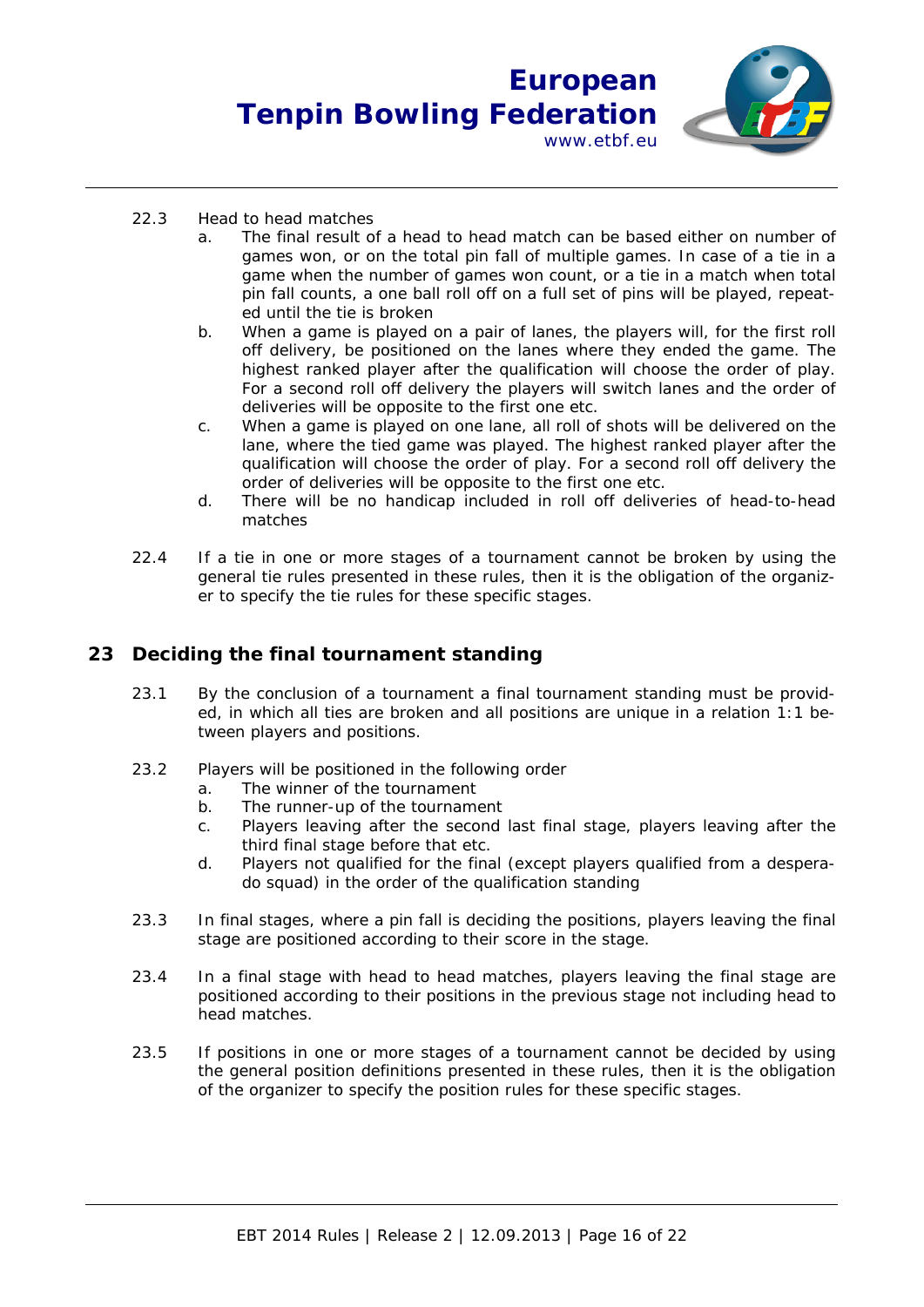

#### **24 Penalty points and numbers**

- 24.1 Penalty points are points given to players with inappropriate actions before or during a tournament, as specified in these rules.
- 24.2 Penalty numbers are numbers given, when a penalty is imposed to a player, where  $1 = 1$ <sup>st</sup> penalty,  $2 = 2^{nd}$  penalty etc. (see also 24.6).
- 24.3 After the conclusion of each tournament, the organizer will submit a list to the EBT Administrator including players with penalty points in the actual tournament.
- 24.4 The EBT Administrator will keep a list of accumulated penalty points and penalty numbers. The list will be published at the ETBF Website after each update.
- 24.5 Each time new penalty points are added to the list of penalty points the EBT Administrator will notify the federations about players getting new penalty points.
- 24.6 When a sum of penalty points for a player is equal to or higher than 4, a penalty will be imposed and the following actions will be taken by the EBT Administrator:
	- a. The penalty number will be set to 1 higher than the previous number.
	- b. The 4 penalty points with the oldest date stamp will be removed.
	- c. A letter will be issued to the player and to all EBT organizers that the player is suspended from coming stops in the EBT (see 24.7 for the length of the suspension).
	- d. The ETBF President will be notified if the penalty includes a penalty fee (see 24.7 for the size of an eventual penalty fee).
	- e. An invoice will be issued to the federation, of which the player is a member, if (d) is in effect.
- 24.7 Penalties
	- a. If the penalty number is 1, the player will be suspended from participation in 4 EBT stops
	- b. If the penalty number is 2, the player will be suspended from participation in 6 EBT stops and in addition the player will, through his federation, pay a penalty fee of € 300 to ETBF
	- c. For each time the penalty number is higher than 2, the number of EBT stops, the player will be suspended from, is 2 higher than the number of stops of the previous penalty number. In addition the penalty fee to be paid to ETBF will be  $\epsilon$  300 higher than the penalty fee of the previous penalty number
	- d. The federation of a suspended player will be notified by a letter of suspension, in which the stops, from which the player is suspended, are listed
	- e. Players cannot be suspended from participation in stops, conducted within the appeal period, which is a 14 days period after the letter of suspension has been issued (see 28.9 and 28.10)
	- f. A suspension of a player from the EBT will not end until the player's federation has paid the full penalty fee to ETBF
- 24.8 Yearly modifications in the list of penalty points and penalty numbers
	- a. Penalty points and penalty numbers are valid for three years, which is the actual year plus the foregoing two years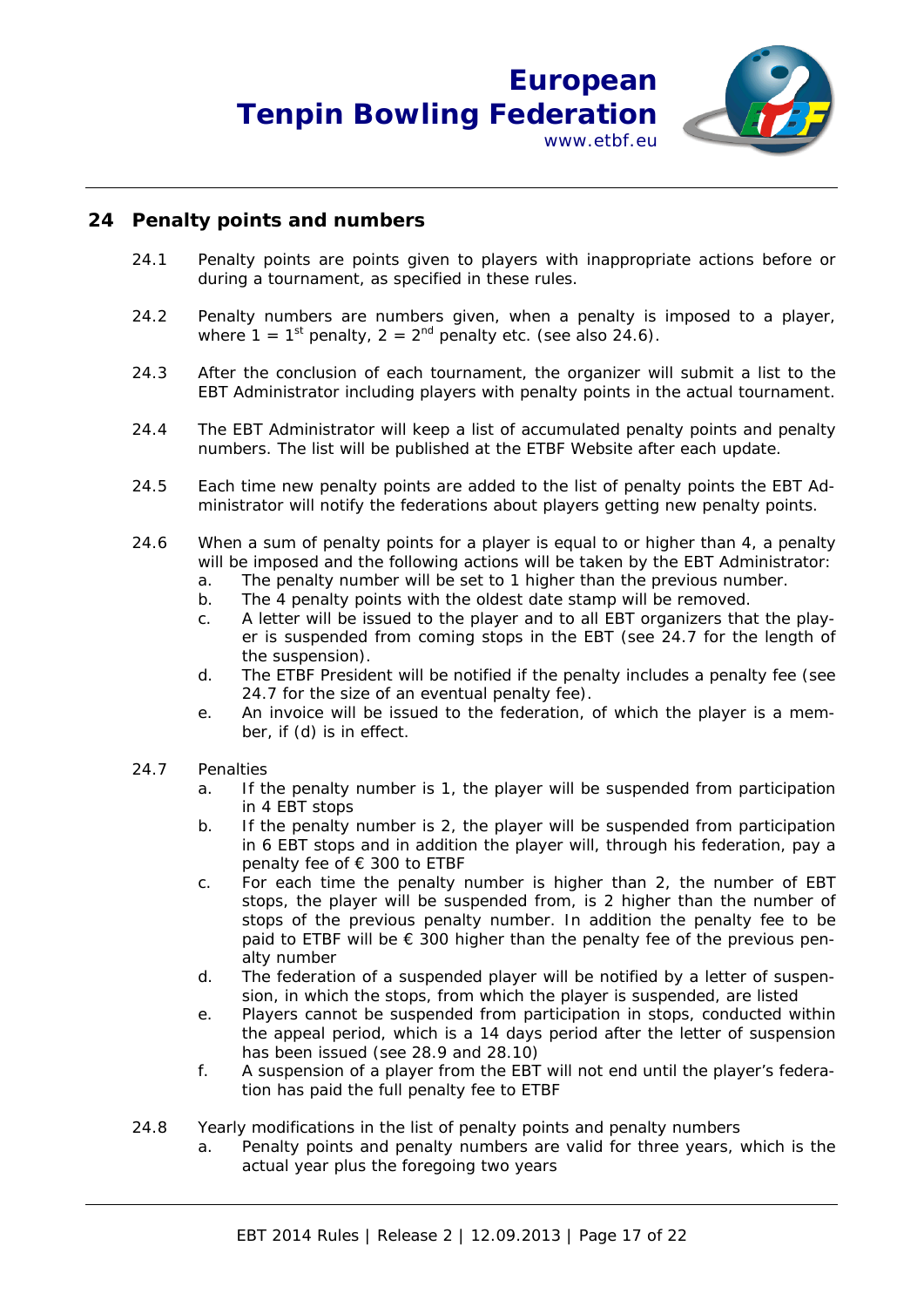

- b. The list of penalty points and penalty numbers will be modified each year during the first 7 days of January (first time in January 2009)
- c. Penalty points given in the first of the previous counting years will be deducted from the total number of penalty points a player has accumulated during the three year counting period
- d. The number of penalties will, when no actual suspension is in effect, be reduced to a number corresponding with the number of remaining penalty points

#### **25 Re-racks**

- 25.1 A player is allowed maximum two re-racks per game without asking the tournament management for permission. Unless permission for another re-rack in the game is granted such a re-rack is illegal.
- 25.2 Additional re-racks in the game can only be granted by the tournament management and should be limited to situations where it is obvious that the pin setting is clearly off spot.
- 25.3 If a player violates this rule, the frame following the illegal re-rack will be set to zero.

#### **26 Machine break downs**

- 26.1 The Tournament Manager will make all decisions regarding the continuation or rescheduling of games in the event of a mechanical breakdown.
- 26.2 If a breakdown requires players to move to an alternate pair, not previously used in the squad or final stage, each player required to move will be allowed two warm-up shots on each lane.

#### **27 Players pull outs**

- 27.1 If a player, without permission from the tournament management, leaves a qualification squad or a final stage before he has completed all games in the squad/stage (illegal pull out), all previous scores of the player will be counted as zero and the player cannot enter the tournament again at any later squad or final stage.
- 27.2 In case of an illegal pull out, pre-paid entry fees for later squads will not be reimbursed.
- 27.3 In case of an illegal pull out, the player will be given 1 penalty point and the pull out will be reported to the EBT Administrator.
- 27.4 In case of a legal pull out (permitted by the tournament management) the player is not permitted to play in any qualification or desperado squad the same day and until 11.00 o'clock the next day.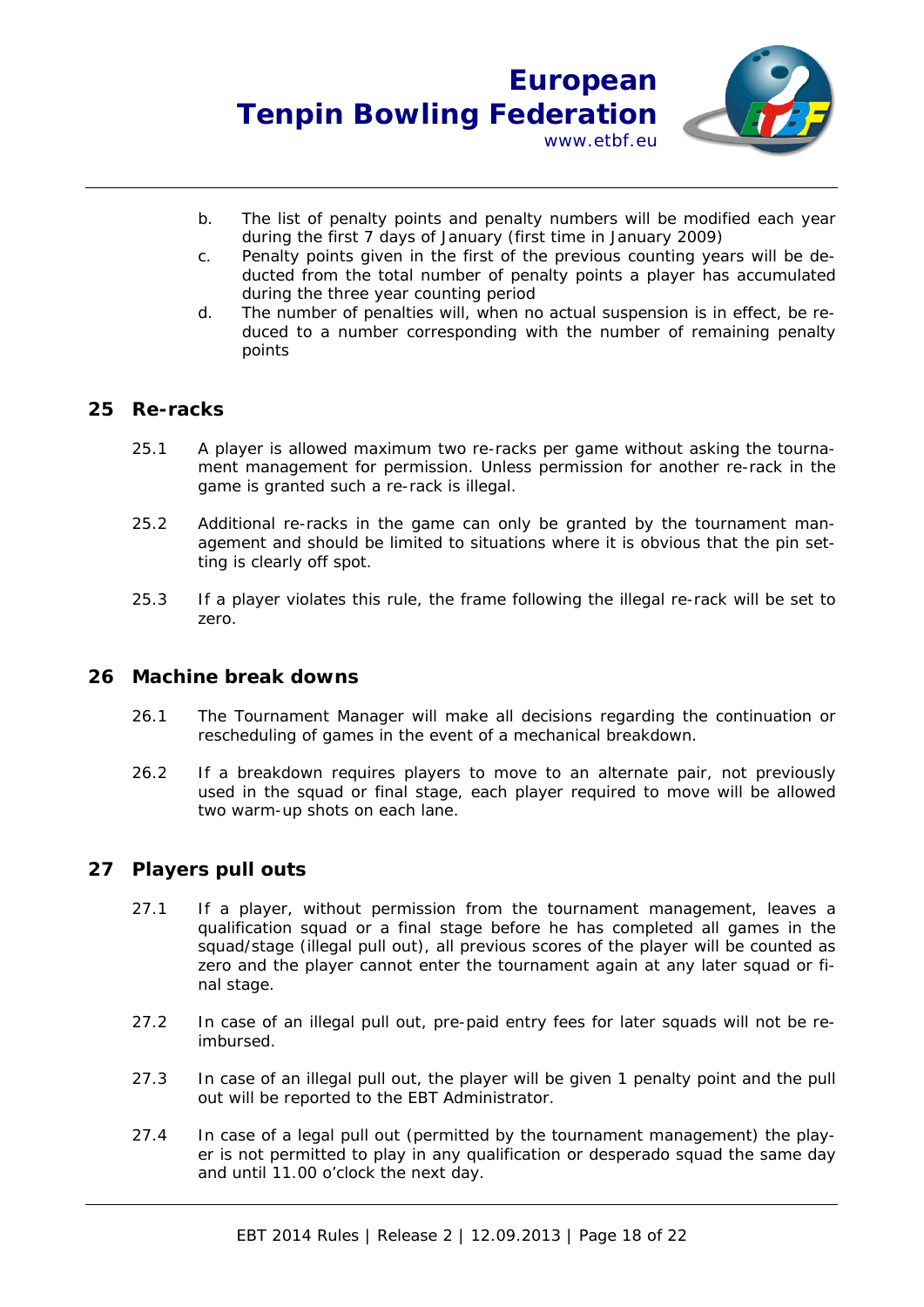

#### **28 Improper behavior**

- 28.1 The tournament management can decide on miss-behaviour, if a player abuses equipment, abuses tournament officials (verbally or physically), abuses other players (verbally or physically), abuses other coaches, abuses spectators or in general presents a behaviour far from acceptable on or off the lanes of the tournament site.
- 28.2 The tournament management will decide if the miss-behaviour will lead to an exclusion from the tournament.
- 28.3 The tournament management will decide if the miss-behaviour of a player is of a nature, where it should lead to an international penalty. In this case a report must be prepared by the tournament organizer and submitted to the EBT Administrator not later than 3 days after the last day of the tournament.
- 28.4 The report will be evaluated by the ETBF Tournament Committee, and within 14 days after receipt of the report the player will be informed in writing about the decision. Based on the evaluation the player will be given a maximum of 4 penalty points, depending on the nature of the miss-behaviour. The player has the right to appeal the decision to the ETBF Presidium no later than 30 days after the announcement of the original decision. The appeal procedure shall be in accordance with the ETBF Constitution.

### **29 Late cancellations by players**

- 29.1 If a cancellation of participation is received within a period of 30 days prior to the first day of or during a tournament, it will be considered as a late cancellation.
- 29.2 There are three types of late cancellations
	- a. Type A means that the organizer is notified by the player in the period of 30 days before the first day of the tournament until 8 days before the first day of the tournament
	- b. Type B means that the organizer is notified by the player in the period of 7 days before the first day of the tournament until and including the last qualification day of the tournament, but before the qualification squad in which the primary entry was ordered
	- c. Type C is defined as a "No Show", which means that a player fails to appear without having notified the organizer or if the player notifies the organizer after the start of the qualification squad in which the primary entry was ordered
- 29.3 Penalties for Cancellation Type A
	- a. The player will be given 1 penalty point
	- b. The organizer may issue a penalty invoice to the player with an amount of not more than half of the maximum fee for a primary entry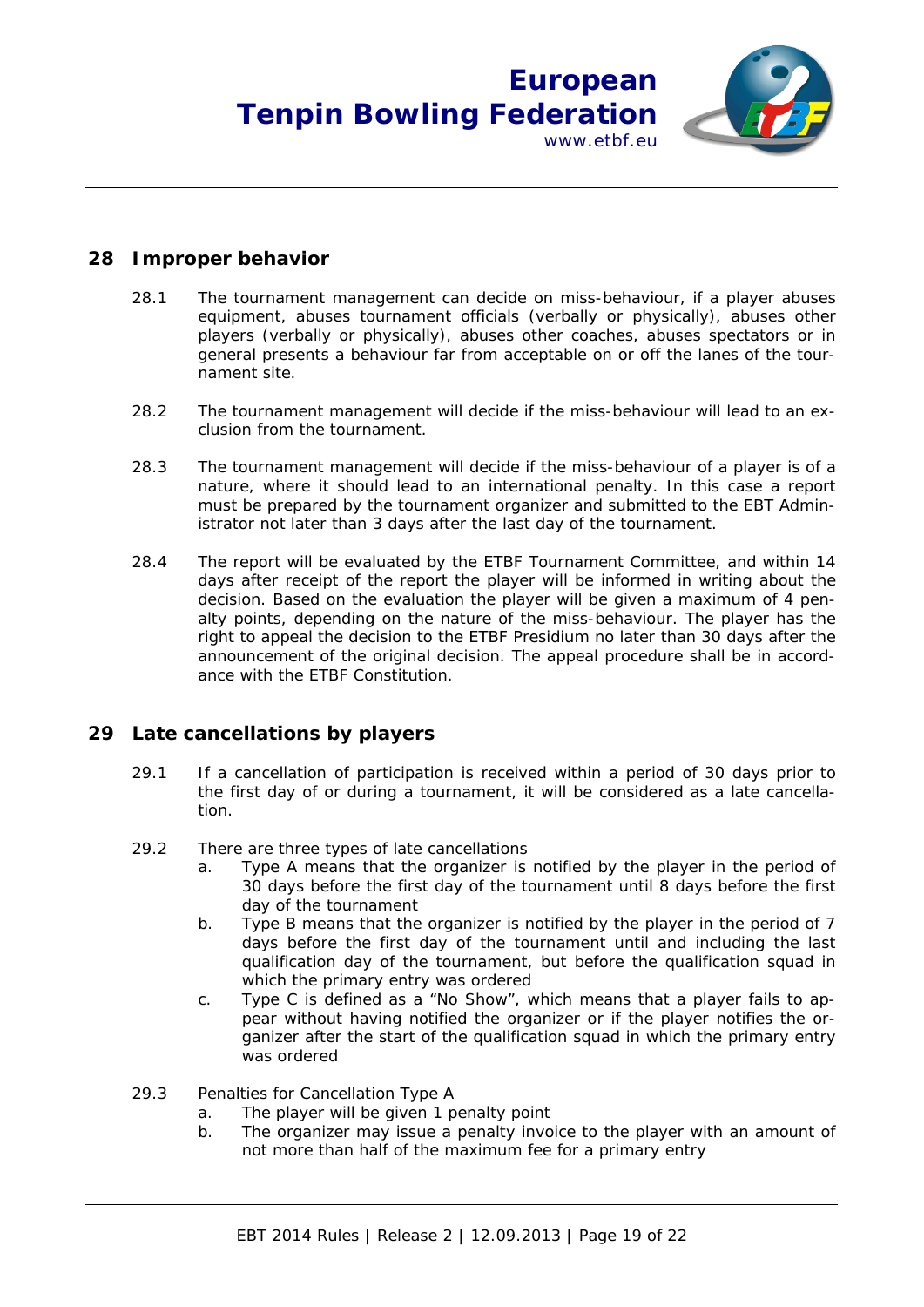

- 29.4 Penalties for Cancellation Type B
	- a. The player will be given 2 penalty points
	- b. The organizer may issue a penalty invoice to the player with an amount of not more than the maximum fee for a primary entry
- 29.5 Penalties for Cancellation Type C
	- a. The player will be given 3 penalty points
	- b. The organizer may issue a penalty invoice to the player with an amount of not more than the maximum fee for a primary entry plus the maximum fee for a re-entry
- 29.6 Penalty invoices for late cancellations must be issued latest 7 days after the last day of the tournament.
- 29.7 When a valid penalty invoice is issued and the full amount is received by the organizer latest 30 days after the invoice was issued, the organizer must notify the EBT Administrator and all given penalty points for that tournament will be removed.
- 29.8 When a valid penalty invoice is issued and the full amount is not received by the organizer latest 30 days after the invoice was issued, it is the right of the organizer to notify the EBT Administrator and the player will be given 1 additional penalty point even if the invoice is paid at a later moment.
- 29.9 Before submitting a list of players with penalty points to the EBT Administrator, the organizer has the right to exclude players from the list, if the organizer has full documentation or at least a full confidence that illness or injury (in special occasions also other serious reasons) were the reason for the cancellations.
- 29.10 Player's claims of an entry not ordered
	- a. A player can, through his federation and to the EBT Administrator, for an entry in a tournament, where he is given penalty points, claim that he never applied for an entry
	- b. Such a claim must be received by the EBT Administrator not later than 14 days after the federation was notified about the penalty points given
	- c. In that situation the organizer has the obligation to show proof in form of a filled in entry form, an email including the entry order or another kind of written documentation
	- d. In situations where a player claims that no entry was ordered and the organizer is unable to document the order, the EBT Director might decide to remove the penalty points given to the player in that specific tournament
- 29.11 Player's claims of illness or injury
	- a. A player can, through his federation and to the EBT Administrator, for a tournament where he is given penalty points, claim illness or injury as the reason for the cancellation
	- b. Such a claim must be received by the EBT Administrator not later than 14 days after the federation was notified about the penalty points given
	- c. In that situation the player has the obligation to show documented evidence that illness or injury was the cause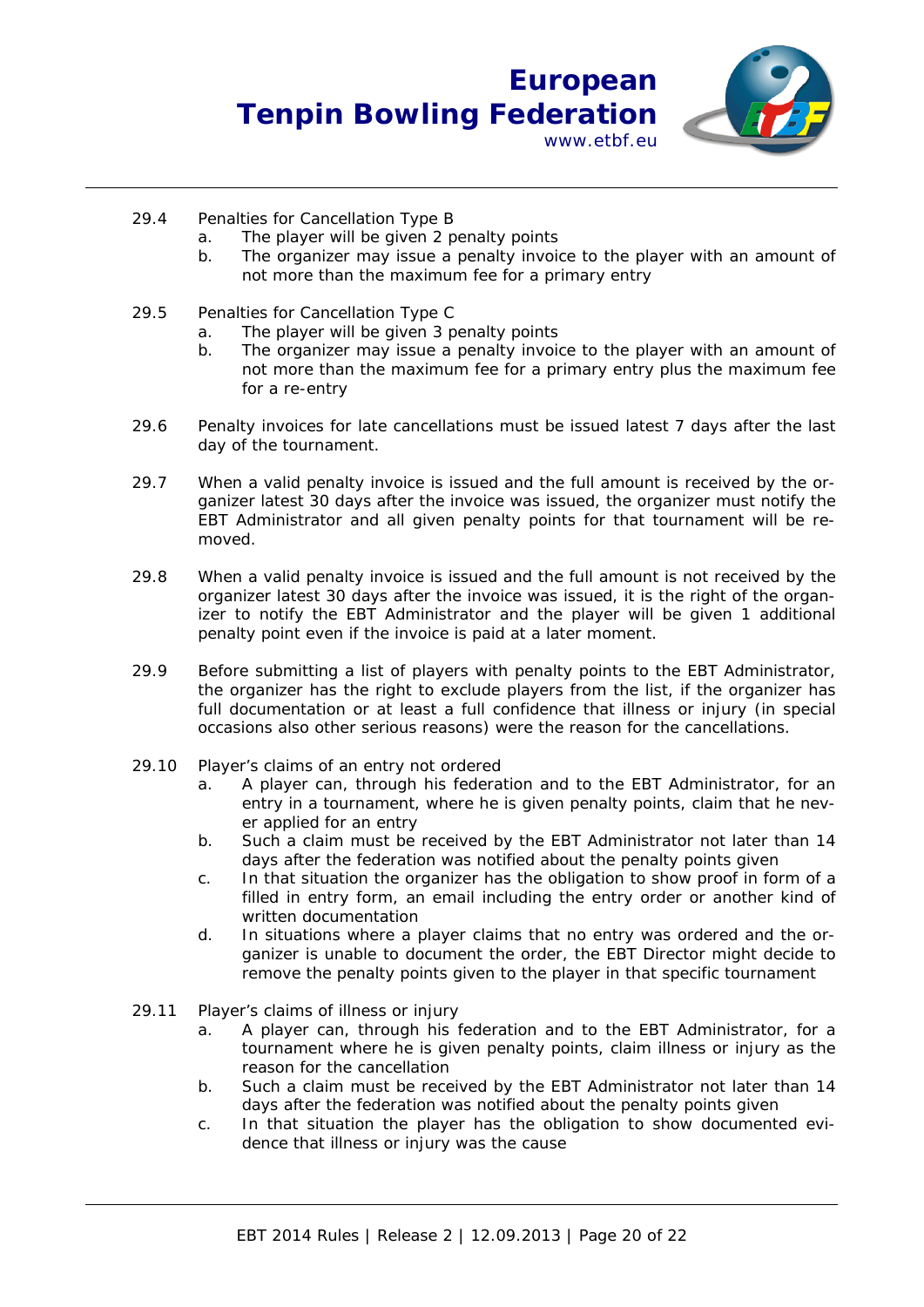- d. If an illness or injury is documented by a medical certificate the documentation is counted as full documentation, while a supporting letter from the federation is counted as partial documentation
- e. In case of a full documentation the EBT Administrator will remove the penalty points for the player in the specific tournament, while the EBT Director might decide to remove the penalty points in case of a partial documentation
- f. Claims directly from players about illness or injury without full or partial documentation will not be taken in consideration

#### **30 Bowling balls**

- 30.1 Players participating in tournaments adopted in the European Bowling Tour can enter with an unlimited number of bowling balls.
- 30.2 Cleaning of the surface of the bowling ball is permissible prior to any delivery during a game. Any cloth product that is non-abrasive, and contains no chemical additives that would modify the surface finish of the ball, would be acceptable to use. Cleaners, which are products meant to clean the ball surface without changing the surface roughness, may be used, provided they are on the list of approved products published at www.bowl.com
- 30.3 Adjusting of the surface of the bowling ball, by means of scrub sponges, scoring pads, and polish that are on the list of approved products, may be done only in between qualification squads and final steps, before qualification squads and final steps and during practice sessions before qualification squads and final steps.
- 30.4 Altering the surface of the bowling ball by means of bonded or coated abrasives, may be done only in between qualification squads and final steps, before qualification squads and final steps and during practice sessions before qualification squads and final steps.
- 30.5 Violation of the bowling ball rule
	- a. At a player's first violation in a tournament, the frame, in which an illegally cleaned, adjusted or altered bowling ball is found to be in use, will be set to zero and the player will be given 1 penalty point.
	- b. At a player's second violation of the bowling ball rule in a tournament, the player will be given 2 penalty points and the score in the squad or final stage, where the violation takes place, will be null and void.
	- c. At a player's third violation of the bowling ball rule in a tournament, the player will be given 3 penalty points, the score in the squad or final stage, where the violation takes place, will be null and void and the player will be suspended from the rest of the tournament.

### **31 Appeal procedures**

31.1 Any appeal from the decision of the tournament management shall, within two weeks, be directed to the EBT Director.